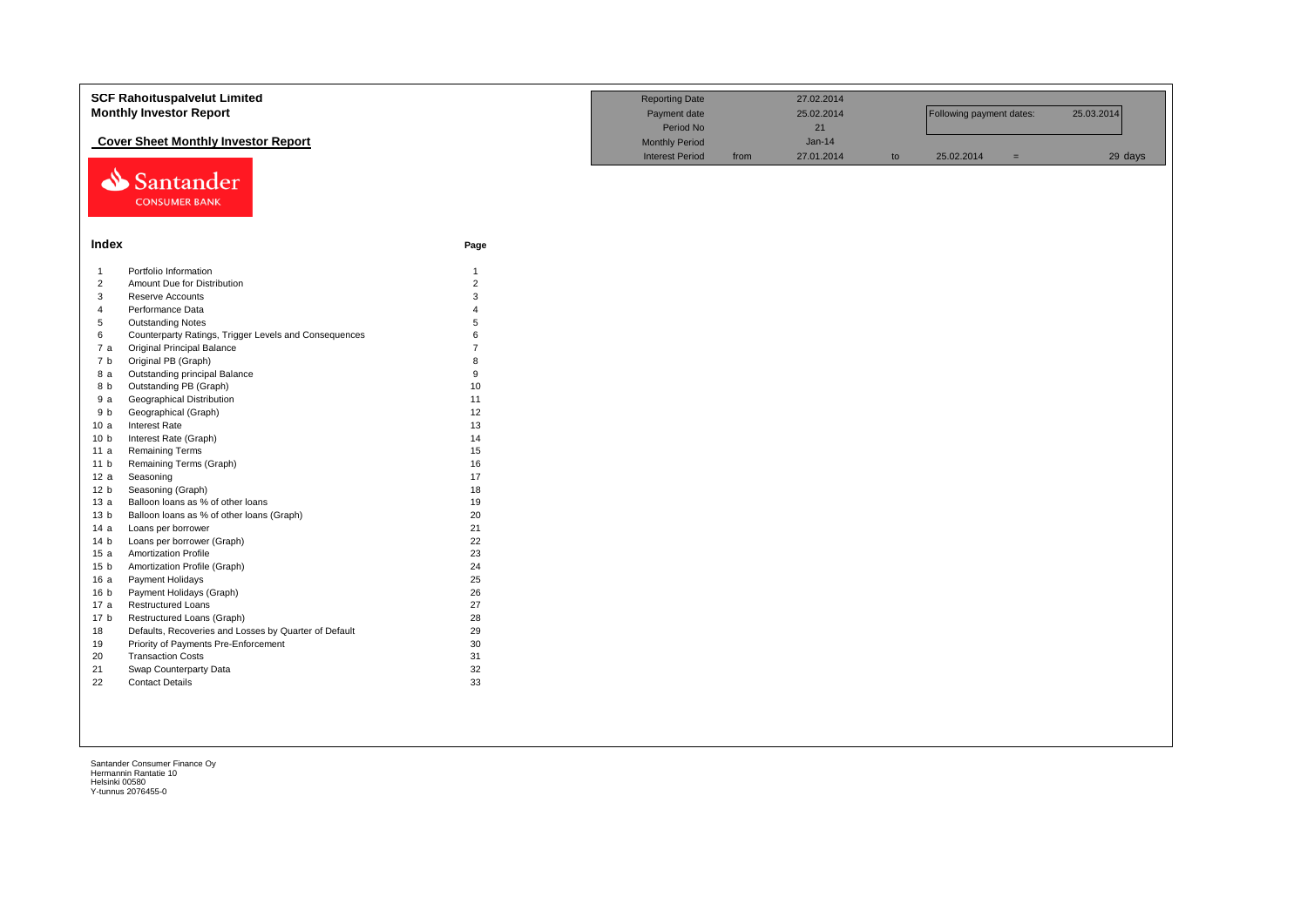| <b>SCF Rahoituspalvelut Limited</b>                  |                               | <b>Reporting Date</b>          | 27.02.2014 |                   |         |
|------------------------------------------------------|-------------------------------|--------------------------------|------------|-------------------|---------|
| <b>Monthly Investor Report</b>                       |                               | Payment date                   | 25.02.2014 |                   |         |
|                                                      |                               | Period No                      | 21         |                   |         |
| 1. Portfolio Information                             |                               | <b>Monthly Period</b>          | $Jan-14$   |                   |         |
|                                                      |                               | <b>Interest Period</b><br>from | 27.01.2014 | to $25.02.2014 =$ | 29 days |
| Santander<br>⇘<br><b>CONSUMER BANK</b>               |                               |                                |            |                   |         |
|                                                      | <b>Current Period</b>         | <b>Previous Period</b>         |            |                   |         |
|                                                      |                               |                                |            |                   |         |
|                                                      | <b>Aggregated Outstanding</b> | <b>Aggregated Outstanding</b>  |            |                   |         |
| <b>Outstanding receivables</b>                       | <b>Principal Amount</b>       | <b>Principal Amount</b>        |            |                   |         |
| <b>Opening balance</b>                               | 130 149 969,63 EUR            | 139 644 670,31 EUR             |            |                   |         |
| Scheduled Loan Principal Repayments                  | 5702 006,89 EUR               | 5 576 646,41 EUR               |            |                   |         |
| Prepayments                                          | 5 274 724,58 EUR              | 3 823 358,03 EUR               |            |                   |         |
| <b>Deemed Collections</b>                            | <b>EUR</b><br>$\sim$          | <b>EUR</b><br>$\sim 100$       |            |                   |         |
| <b>Total Principal Payments Received</b>             | 10 976 731,47 EUR             | 9 400 004,44 EUR               |            |                   |         |
|                                                      |                               |                                |            |                   |         |
|                                                      |                               | <b>EUR</b>                     |            |                   |         |
| New Defaulted Auto Loans in Period                   | 117 165,26<br>EUR             | 94 696,24 EUR                  |            |                   |         |
| <b>Closing Balance</b>                               | 119 056 072,90 EUR            | 130 149 969,63 EUR             |            |                   |         |
|                                                      |                               |                                |            |                   |         |
|                                                      |                               |                                |            |                   |         |
| <b>Total revenue collections</b>                     |                               |                                |            |                   |         |
| Revenue and fees received on loan balances           | 762 343,14 EUR                | 757 775,08 EUR                 |            |                   |         |
| recoveries on loans in default                       | 106 264,16 EUR                | 118 999,59 EUR                 |            |                   |         |
| of which proceeds from bad debt sales                | EUR<br>$\sim$                 | - EUR                          |            |                   |         |
| of which due to proceeds exceeding valuation         | <b>EUR</b><br>$\sim$          | <b>EUR</b><br>$\sim$           |            |                   |         |
| Total revenue received in period                     | 868 607,30 EUR                | 876 774,67 EUR                 |            |                   |         |
|                                                      |                               |                                |            |                   |         |
|                                                      |                               |                                |            |                   |         |
| # Loans                                              |                               |                                |            |                   |         |
| At beginning of period<br>Paid in full               | 19 445 Loans                  | 20 319 Loans                   |            |                   |         |
| Repurchased (Deemed Collections)                     | 1 128 Loans<br>$\sim$         | 857 Loans                      |            |                   |         |
| New loans into Default                               | Loans<br>24 Loans             | - Loans<br>17 Loans            |            |                   |         |
| of which required payment to customer upon valuation | 1 Loans                       | 1 Loans                        |            |                   |         |
| At end of period                                     | 18 293 Loans                  | 19 445 Loans                   |            |                   |         |
|                                                      |                               |                                |            |                   |         |
|                                                      |                               |                                |            |                   |         |
|                                                      |                               |                                |            |                   |         |
| Weighted Average Loan Return                         | 7,10 %                        |                                |            |                   |         |
|                                                      |                               |                                |            |                   |         |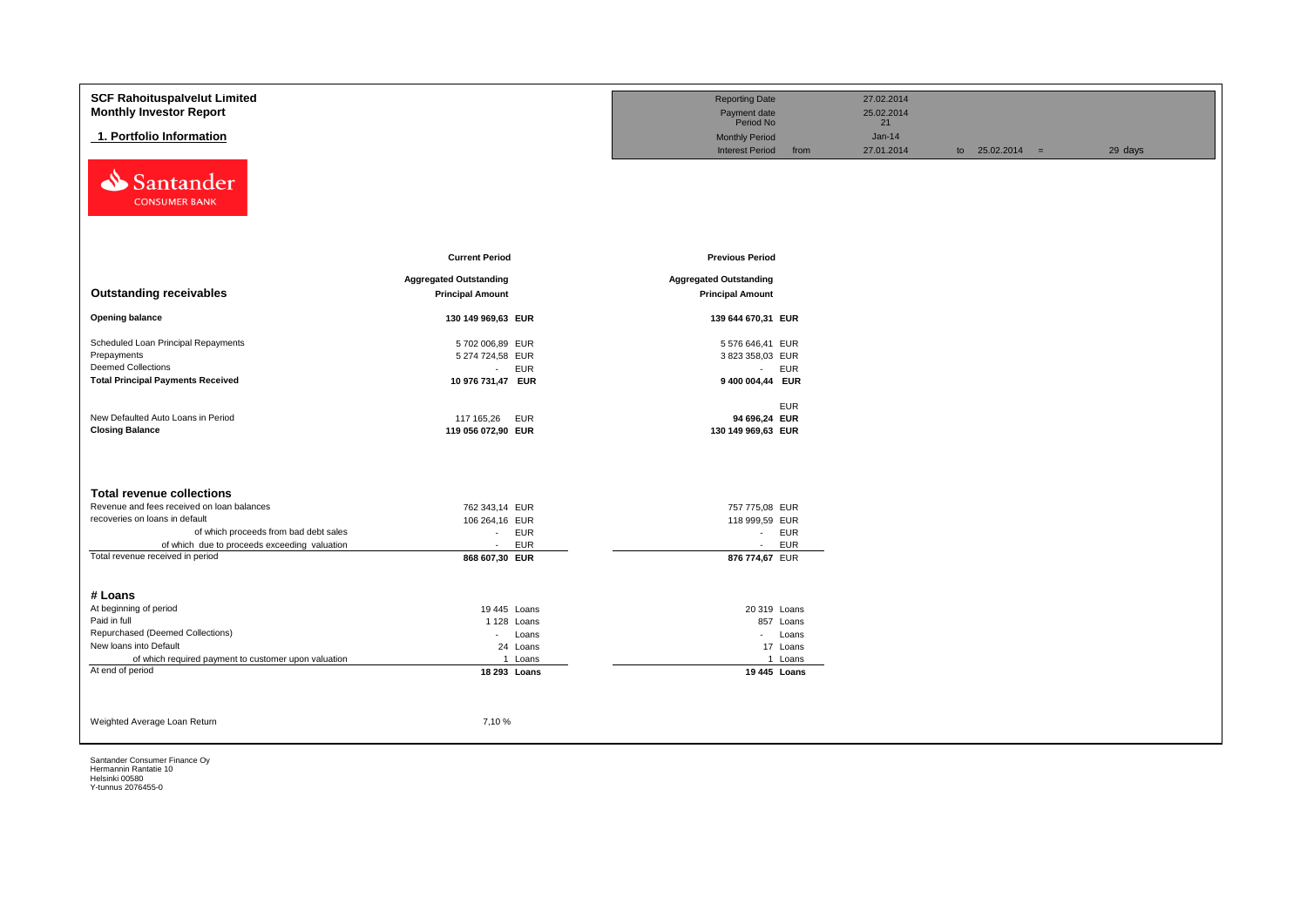| <b>SCF Rahoituspalvelut Limited</b><br><b>Monthly Investor Report</b>                     |                       | <b>Reporting Date</b><br>Payment date<br>Period No |      | 27.02.2014<br>25.02.2014<br>21 |    |            |     |         |
|-------------------------------------------------------------------------------------------|-----------------------|----------------------------------------------------|------|--------------------------------|----|------------|-----|---------|
| 2. Amount Due for Distribution                                                            |                       | <b>Monthly Period</b><br><b>Interest Period</b>    | from | $Jan-14$<br>27.01.2014         | to | 25.02.2014 | $=$ | 29 days |
| Santander<br><b>CONSUMER BANK</b>                                                         |                       |                                                    |      |                                |    |            |     |         |
| <b>Purchaser Available Distribution Amount</b>                                            | <b>Current Period</b> |                                                    |      |                                |    |            |     |         |
| a. Collections (Principal, interest, and fee etc)                                         | 11 845 338,77 EUR     |                                                    |      |                                |    |            |     |         |
| b. Stamp Duty, Taxes, Liabilities etc. Paid by the Seller to the Purchaser                | 0,00 EUR              |                                                    |      |                                |    |            |     |         |
| c. Default, Interest, Indemnities etc Paid by the Seller to the Purchaser                 | 0,00 EUR              |                                                    |      |                                |    |            |     |         |
| d. Other amounts Paid by the Seller to the Purchaser                                      | 0,00 EUR              |                                                    |      |                                |    |            |     |         |
| e. Interest Earned by the Purchaser                                                       | 0,00 EUR              |                                                    |      |                                |    |            |     |         |
| <b>Total Amount for Purchaser Available Distribution Amount</b>                           | 11 845 338,77 EUR     |                                                    |      |                                |    |            |     |         |
| <b>Issuer Available Distribution Amount</b>                                               | <b>Current Period</b> |                                                    |      |                                |    |            |     |         |
| a. Amounts due to Issuer from Purchaser under the Loan Agreement                          | 11 777 322,30 EUR     |                                                    |      |                                |    |            |     |         |
| b. Reserve Fund                                                                           | 3 904 508,85 EUR      |                                                    |      |                                |    |            |     |         |
| c. Swap counterparty payment to the Issuer                                                | 0,00 EUR              |                                                    |      |                                |    |            |     |         |
| d. Drawings under the Liquidity Facility                                                  | 0,00 EUR              |                                                    |      |                                |    |            |     |         |
|                                                                                           | 153,27 EUR            |                                                    |      |                                |    |            |     |         |
| e. Interest Earned by the Issuer<br>Total Amount for Issuer Available Distribution Amount | 15 681 984,42 EUR     |                                                    |      |                                |    |            |     |         |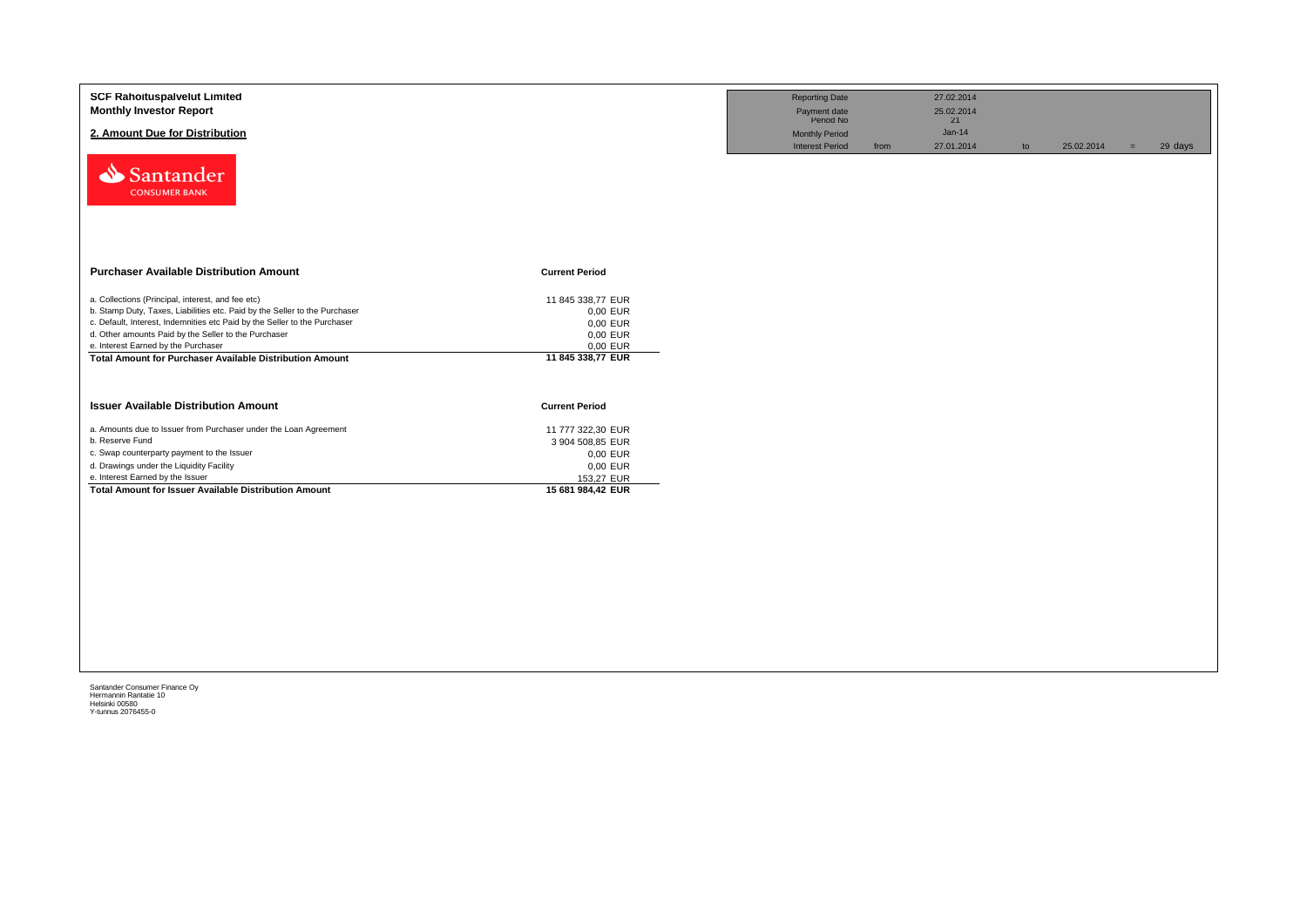| <b>SCF Rahoituspalvelut Limited</b><br><b>Monthly Investor Report</b>                                                                                                                                 |      | <b>Reporting Date</b><br>Payment date |            | 27.02.2014<br>25.02.2014 |    |            |     |         |
|-------------------------------------------------------------------------------------------------------------------------------------------------------------------------------------------------------|------|---------------------------------------|------------|--------------------------|----|------------|-----|---------|
|                                                                                                                                                                                                       |      | Period No                             |            | 21                       |    |            |     |         |
| 3. Reserve Accounts                                                                                                                                                                                   |      | <b>Monthly Period</b>                 |            | $Jan-14$                 |    |            |     |         |
|                                                                                                                                                                                                       |      | <b>Interest Period</b>                | from       | 27.01.2014               | to | 25.02.2014 | $=$ | 29 days |
| Santander<br><b>CONSUMER BANK</b>                                                                                                                                                                     |      |                                       |            |                          |    |            |     |         |
| <b>Note Balance</b><br><b>Beginning of Period</b>                                                                                                                                                     |      | 130 150 295,00 EUR                    |            |                          |    |            |     |         |
| End of Period                                                                                                                                                                                         |      | 119 055 147,00 EUR                    |            |                          |    |            |     |         |
| <b>Reserve Fund</b>                                                                                                                                                                                   | in % |                                       |            |                          |    |            |     |         |
| <b>Beginning of Period</b>                                                                                                                                                                            | 3,0% | 3 904 508,85 EUR                      |            |                          |    |            |     |         |
| Cash Outflow                                                                                                                                                                                          |      | 3 904 508,85 EUR                      |            |                          |    |            |     |         |
| Cash Inflow                                                                                                                                                                                           |      | 3 571 654,41 EUR                      |            |                          |    |            |     |         |
| End of Period                                                                                                                                                                                         | 2,7% | 3 571 654,41 EUR                      |            |                          |    |            |     |         |
| Required Reserve Amount                                                                                                                                                                               | 2.7% | 3 571 654,41 EUR                      |            |                          |    |            |     |         |
| <b>Servicer Advance Reserve Fund</b>                                                                                                                                                                  |      |                                       |            |                          |    |            |     |         |
| Beginning of Period                                                                                                                                                                                   |      | 100 000,00 EUR                        |            |                          |    |            |     |         |
| Cash Outflow                                                                                                                                                                                          |      | $\sim$                                | <b>EUR</b> |                          |    |            |     |         |
| Cash Inflow                                                                                                                                                                                           |      |                                       | <b>EUR</b> |                          |    |            |     |         |
| End of Period                                                                                                                                                                                         |      | 100 000,00 EUR                        |            |                          |    |            |     |         |
| Required Reserve Amount                                                                                                                                                                               |      | 100 000,00 EUR                        |            |                          |    |            |     |         |
| <b>Set-off from Deposits</b><br>No borrowers whose loans were sold to SCF Rahoituspalvelut Ltd held deposits with Santander Consumer Finance Oy. The risk of set-off from deposits is therefore zero. |      |                                       |            |                          |    |            |     |         |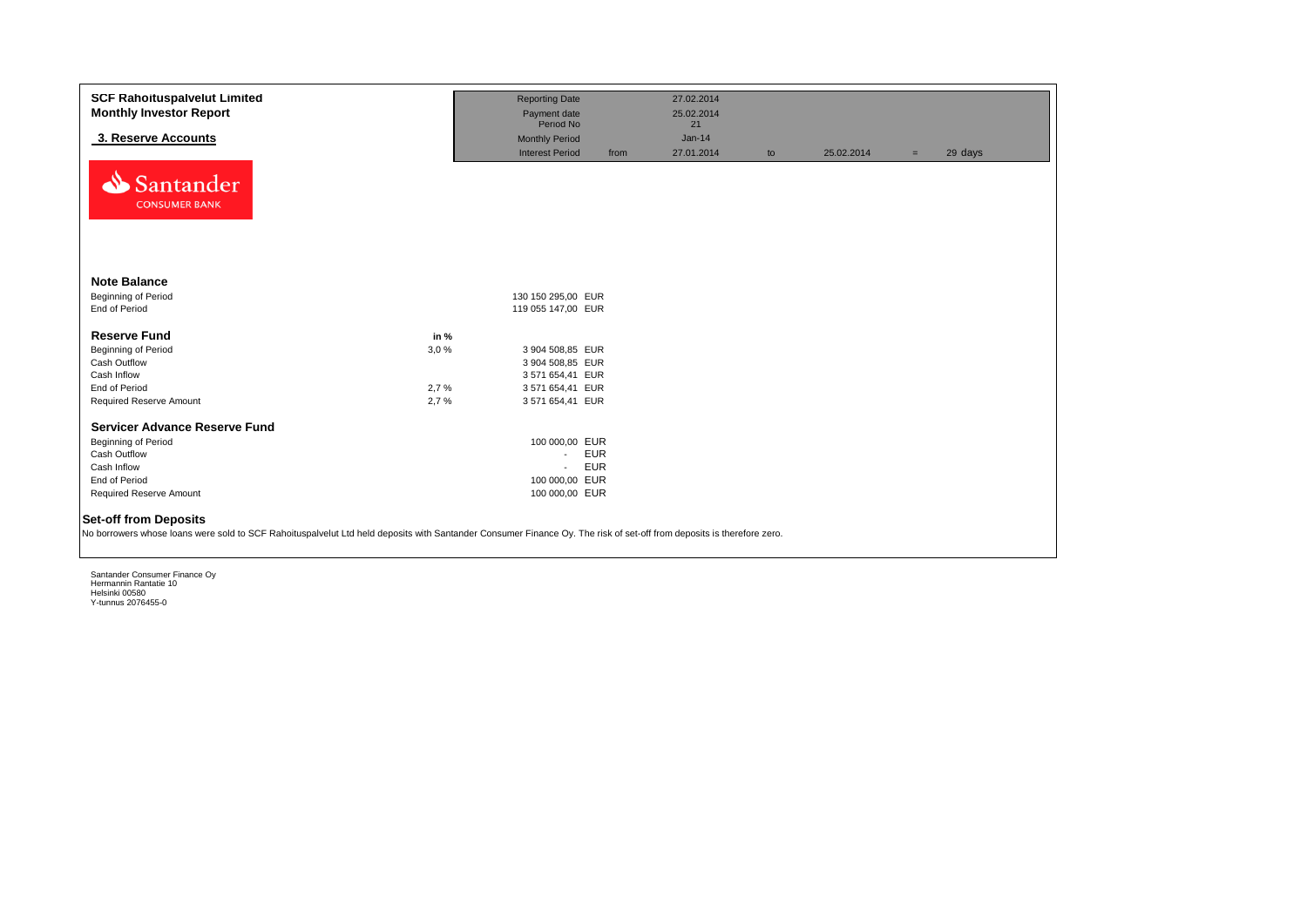| <b>SCF Rahoituspalvelut Limited</b><br><b>Monthly Investor Report</b>                                                            |                                                         |                    |                    | <b>Reporting Date</b><br>Payment date<br>Period No |      | 27.02.2014<br>25.02.2014<br>21 |    |            |     |         |
|----------------------------------------------------------------------------------------------------------------------------------|---------------------------------------------------------|--------------------|--------------------|----------------------------------------------------|------|--------------------------------|----|------------|-----|---------|
| 4. Performance Data                                                                                                              |                                                         |                    |                    | <b>Monthly Period</b><br><b>Interest Period</b>    | from | $Jan-14$<br>27.01.2014         | to | 25.02.2014 | $=$ | 29 days |
| Santander<br><b>CONSUMER BANK</b>                                                                                                |                                                         |                    |                    |                                                    |      |                                |    |            |     |         |
| <b>Asset Balance</b>                                                                                                             |                                                         |                    |                    |                                                    |      |                                |    |            |     |         |
| Beginning of Period                                                                                                              |                                                         | 130 149 969,63 EUR |                    |                                                    |      |                                |    |            |     |         |
| End of Period                                                                                                                    |                                                         | 119 056 072,90 EUR |                    |                                                    |      |                                |    |            |     |         |
| <b>Portfolio Performance:</b><br><b>Performing Receivables:</b>                                                                  | <b>EUR</b>                                              | $\%$               | # loans            |                                                    |      |                                |    |            |     |         |
| Current                                                                                                                          | 108 261 850,98                                          | 90,93%             | 16799              |                                                    |      |                                |    |            |     |         |
| 1-30 days past due                                                                                                               | 7 670 826,59                                            | 6,44 %             | 1 0 8 9            |                                                    |      |                                |    |            |     |         |
| <b>Delinquent Receivables:</b>                                                                                                   |                                                         |                    |                    |                                                    |      |                                |    |            |     |         |
| 31-60 days past due                                                                                                              | 2 342 694,88                                            | 1,97%              | 302                |                                                    |      |                                |    |            |     |         |
| 61-90 days past due                                                                                                              | 486 837,04                                              | 0,41%              | 61                 |                                                    |      |                                |    |            |     |         |
| 91-120 days past due                                                                                                             | 180 653,37                                              | 0,15%              | 25                 |                                                    |      |                                |    |            |     |         |
| 121-150 days past due<br>151-180 days past due                                                                                   | 95 776,15<br>17 433,89                                  | 0,08%<br>0,01%     | 14<br>$\mathbf{3}$ |                                                    |      |                                |    |            |     |         |
| <b>Total Performing and Delinquent</b>                                                                                           | 119 056 072,90                                          | 100,00%            | 18 29 3            |                                                    |      |                                |    |            |     |         |
| <b>Current Period Defaults</b><br><b>Cumulative Defaults</b><br><b>Current Period Recoveries</b><br><b>Cumulative Recoveries</b> | 117 165,26<br>2 830 816,12<br>106 264,16<br>1758 600,04 |                    | 24<br>317          |                                                    |      |                                |    |            |     |         |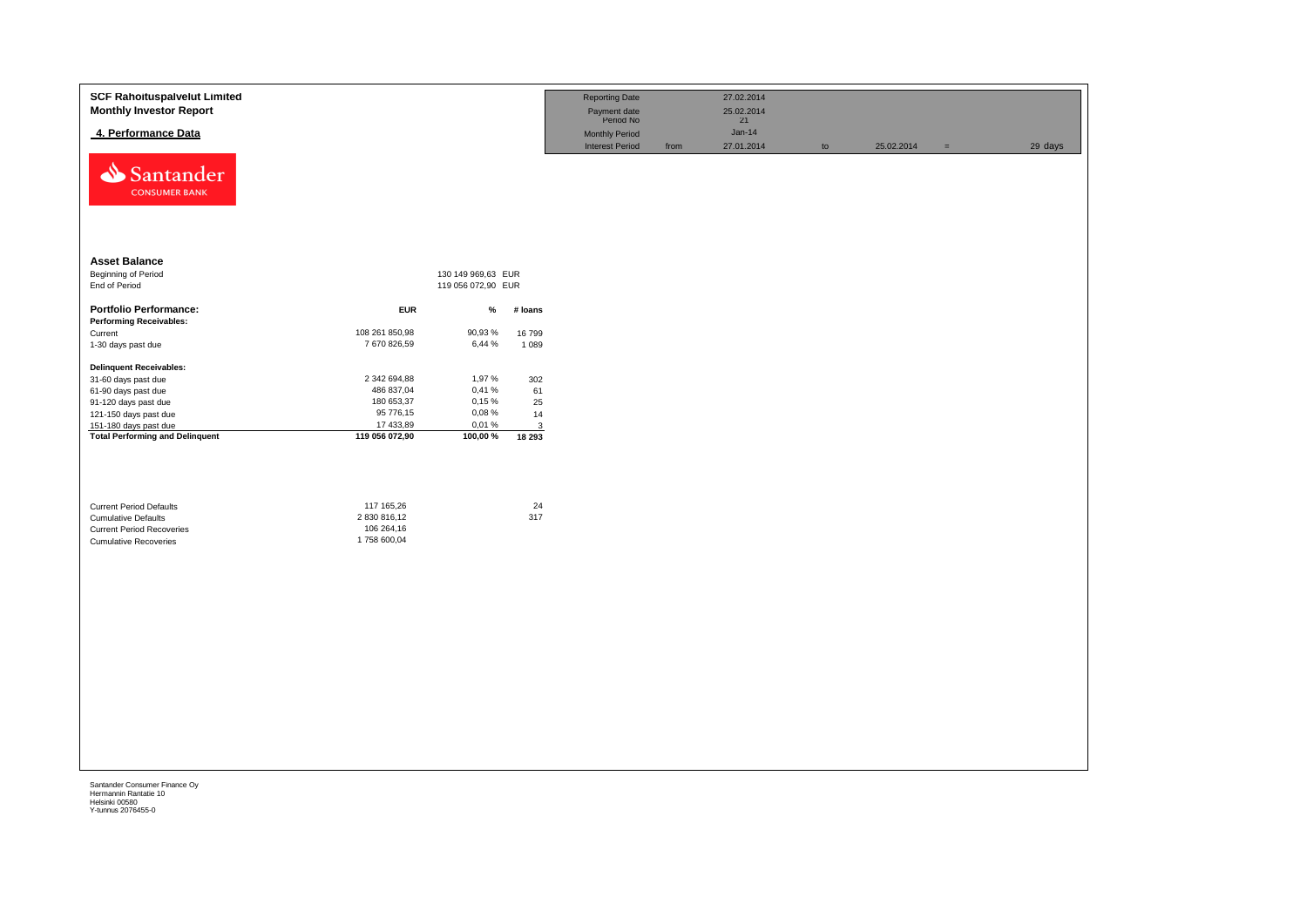| <b>SCF Rahoituspalvelut Limited</b> | <b>Reporting Date</b>     |      | 27.02.2014 |            |         |
|-------------------------------------|---------------------------|------|------------|------------|---------|
| <b>Monthly Investor Report</b>      | Payment date<br>Period No |      | 25.02.2014 |            |         |
| 5. Outstanding Notes                | <b>Monthly Period</b>     |      | $Jan-14$   |            |         |
|                                     | <b>Interest Period</b>    | from | 27.01.2014 | 25.02.2014 | 29 days |



| . Note Balance                                        | <b>All Notes</b>   | Class A            | <b>Class A</b>            | <b>Class B</b>    | <b>Class B</b> |
|-------------------------------------------------------|--------------------|--------------------|---------------------------|-------------------|----------------|
| <b>General Note Information</b>                       |                    |                    |                           |                   |                |
| <b>ISIN Code</b>                                      |                    | N/A                | $\boldsymbol{\mathsf{x}}$ | N/A               | N/A            |
| Currency                                              |                    | <b>EUR</b>         | <b>EUR</b>                | EUR               | <b>EUR</b>     |
| Initial Tranching                                     | 100 %              | 83%                | 0%                        | 16 %              | 0,005%         |
| Legal Final Maturity Date                             |                    | 25.01.2020         | 25.01.2020                | 25.01.2020        | 25.01.2020     |
| Rating (Fitch/Moody's)                                |                    | AAAsf/Aaa(sf)      | AAAsf/Aaa(sf)             | N/A               | N/A            |
| Initial Notes Aggregate Principal Outstanding Balance | 481 959 000.00 EUR | 402 400 000,00 EUR | 35 000,00 EUR             | 79 500 000,00 EUR | 24000 EUR      |
| Initial Nominal per Note                              |                    | 100000,00 EUR      | 1000,00 EUR               | 100 000,00 EUR    | 1000 EUR       |
| Initial Number of Notes per Class                     | 4878               | 4024               | 35                        | 795               | 24             |
|                                                       |                    |                    |                           |                   |                |
| Current Note Information                              |                    |                    |                           |                   |                |
| Class Principal Outstanding Opening Balance           | 130 150 295.00 EUR | 50 621 892.00 EUR  | 4 403,00 EUR              | 79 500 000.00 EUR | 24 000,00 EUR  |
| Available Distribution Amount                         | 11 845 338.77 EUR  |                    |                           |                   |                |
| Amortisation                                          | 11 095 148.00 EUR  |                    |                           |                   |                |
| Redemption per Class                                  | 11 095 148,00 EUR  | 11 094 168,00 EUR  | 980,00 EUR                | 0,00 EUR          | 0,00 EUR       |
| Redemption per Note                                   |                    | 2757.00 EUR        | 28,00 EUR                 | 0,00 EUR          | 0,00 EUR       |
| Class Principal Outstanding Closing Balance           | 119 055 147,00 EUR | 39 527 708,95 EUR  | 3 438,05 EUR              | 79 500 000,00 EUR | 24 000,00 EUR  |
| <b>Current Tranching</b>                              |                    | 33,20 %            | 0,00%                     | 66,78%            | 0.02%          |
| <b>Current Pool Factor</b>                            |                    | 0.10               | 0.10                      | 1.00              | 1.00           |

| 2. Payments to Investors per Note                  | <b>All Notes</b> | <b>Class A</b> | <b>Class A</b>                         | <b>Class B</b> | Class B      |
|----------------------------------------------------|------------------|----------------|----------------------------------------|----------------|--------------|
| Interest Rate Basis: 1-M EURIBOR / Spread          | 0.24%            | 1.00 %         | 1.00 %                                 | 1.10 %         | 1.10%        |
| Day Count Convention                               |                  | 29,00          | 29,00                                  | 29,00          | 29,00        |
| <b>Interest Days</b>                               | 29               |                |                                        |                |              |
| Principal Outstanding per Note Beginning of Period |                  | 12 579.99 EUR  | 125.80 EUR                             | 100 000,00 EUR | 1 000.00 EUR |
| >Principal Repayment per note                      |                  | 2757.00 EUR    | 27.57 EUR                              | 0.00 EUR       | 0.00 EUR     |
| Principal Outstanding per Note End of Period       |                  | 9822.99 EUR    | 98.23 EUR                              | 100 000,00 EUR | 1 000,00 EUR |
| >Interest accrued for the period                   |                  | 13.00 EUR      | EUR<br>$\overline{\phantom{a}}$        | 108.00 EUR     | 1.00 EUR     |
| <b>Interest Payment</b>                            | 138 196.00       | 52 312.00 EUR  | <b>EUR</b><br>$\overline{\phantom{a}}$ | 85 860.00 EUR  | 24.00 EUR    |
| Interest Payment per Note                          |                  | 13.00 EUR      | EUR<br>$\overline{\phantom{a}}$        | 108,00 EUR     | 1,00 EUR     |
| 3. Credit Enhancements                             |                  |                |                                        |                |              |
| Initial total CE (Subordination, Reserve)          |                  | 18,00 %        |                                        |                | 1.50 %       |
| Current CE (incl. Excess Spread)                   |                  | 72,69 %        |                                        |                | 5.89%        |
| Current CE (excl. Excess Spread)                   |                  | 69,80 %        |                                        |                | 3,00 %       |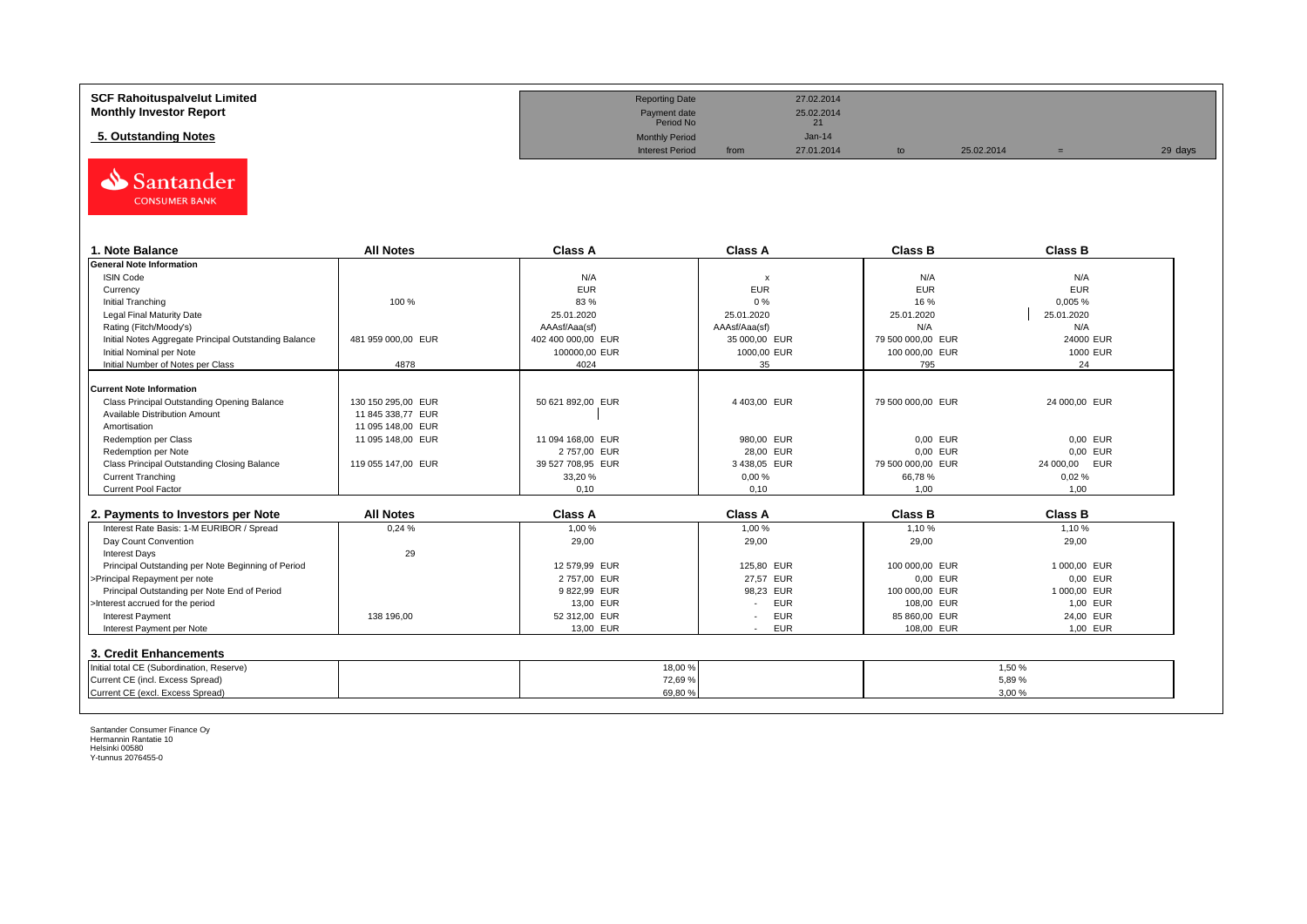# **SCF Rahoituspalvelut Limited Accord Reporting Date**<br>**Monthly Investor Report** Payment date **Payment date**

**6. Counterparty Ratings, Trigger Levels and Consequences** 

Period No<br>Monthly Period

Interest Period from to  $25.02.2014 =$  29 days

Santander

|                                                            |                                              |                                                   |                                    |                |                                        |                         | <b>Rating Triggers</b>             |                                 |                                        |                          |                   |                                                                                                                                                                                                                                                                                                                                                                                                                                                                                                                                                                                                                                                                                                                                                                                                                                                                                                                                                                                                                                                                                                      |
|------------------------------------------------------------|----------------------------------------------|---------------------------------------------------|------------------------------------|----------------|----------------------------------------|-------------------------|------------------------------------|---------------------------------|----------------------------------------|--------------------------|-------------------|------------------------------------------------------------------------------------------------------------------------------------------------------------------------------------------------------------------------------------------------------------------------------------------------------------------------------------------------------------------------------------------------------------------------------------------------------------------------------------------------------------------------------------------------------------------------------------------------------------------------------------------------------------------------------------------------------------------------------------------------------------------------------------------------------------------------------------------------------------------------------------------------------------------------------------------------------------------------------------------------------------------------------------------------------------------------------------------------------|
|                                                            |                                              |                                                   |                                    |                | <b>Short Term</b>                      |                         |                                    |                                 | Long Term                              |                          |                   |                                                                                                                                                                                                                                                                                                                                                                                                                                                                                                                                                                                                                                                                                                                                                                                                                                                                                                                                                                                                                                                                                                      |
|                                                            |                                              |                                                   |                                    | Fitch          | Moody's                                |                         |                                    | Fitch                           |                                        | Moody's                  |                   |                                                                                                                                                                                                                                                                                                                                                                                                                                                                                                                                                                                                                                                                                                                                                                                                                                                                                                                                                                                                                                                                                                      |
| <b>Transaction Role</b>                                    | Counterparty                                 |                                                   | Criteria                           | Current        | Criteria                               | Current                 | Criteria                           | Current                         | Criteria                               | Current                  | Trigger breached? | Summary of Contractual Requirements if Rating Trigger Breach                                                                                                                                                                                                                                                                                                                                                                                                                                                                                                                                                                                                                                                                                                                                                                                                                                                                                                                                                                                                                                         |
| Issuer                                                     | Rahoituspalvelut Limited                     |                                                   |                                    | No rating      |                                        | No rating               |                                    | No rating                       |                                        | No rating                | N/A               |                                                                                                                                                                                                                                                                                                                                                                                                                                                                                                                                                                                                                                                                                                                                                                                                                                                                                                                                                                                                                                                                                                      |
| Seller                                                     | Santander Consumer Finance OY                |                                                   |                                    | No rating      |                                        | No rating               |                                    | No rating                       |                                        | No rating                | N/A               |                                                                                                                                                                                                                                                                                                                                                                                                                                                                                                                                                                                                                                                                                                                                                                                                                                                                                                                                                                                                                                                                                                      |
| Servicer                                                   | Santander Consumer Finance OY                |                                                   |                                    | No rating      |                                        | No rating               |                                    | No rating                       |                                        | No rating                | N/A               |                                                                                                                                                                                                                                                                                                                                                                                                                                                                                                                                                                                                                                                                                                                                                                                                                                                                                                                                                                                                                                                                                                      |
| Servicer's Owner                                           | Santander Consumer Finance                   |                                                   | N/A                                | F2             | N/A                                    | P-2 Outlook<br>negative | RRR-                               | BRR+<br>Outlook negative        | Baa3                                   | Baa2<br>Outlook negative | $\mathbf{N}$      | the Back-up Servicer Facilitator, Banco Santander S.A, will perform the following services: (a) in accordance with the<br>provisions of this Agreement, select an appropriate bank or financial institution to act as a successor servicer in the<br>event that a Servicer Termination Notice is delivered; (b) review the information provided to it by the Servicer<br>under this Agreement; (c) enter into appropriate data confidentiality provisions; and (d) notify the Servicer if it<br>requires further assistance                                                                                                                                                                                                                                                                                                                                                                                                                                                                                                                                                                          |
| Banco Santander S.A.<br><b>Liquidity Facility Provider</b> |                                              |                                                   | F1 Rating Watch<br>Negative        | F2             | Review<br>for possible Downgrade       | P-2 Outlook<br>negative | $\Lambda$<br>Rating Watch Negative | BBB+<br>Outlook negative        | A1<br>Review for possible<br>downgrade | Baa2<br>Outlook negative |                   | The Liquidity Facility Provider (Banco Santander) shall either a) assign or transfer all its rights, benefits, and<br>obligations to a bank or financial intermediary passported to perform banking activities in Ireland that (i) meets the<br>applicable Required Ratings (ii) enters into a liquidity facility agreement on substantially the same terms as the<br>Liquidity Facility Agreement and (iii) accedes to the Issuer Security Trust Deed all by no later than 30 calendar days<br>from the date on which the Ratings Downgrade took place if the Liquidity Facility provider fails to provide Cash<br>Collateral or b) deposit an amount equal to the Available Facility into the Issuer Transaction Account by no later<br>than 14 calendar days after the downgrade (Cash Collateral)                                                                                                                                                                                                                                                                                                |
|                                                            |                                              | Fitch Rating event I &<br>Moodys first trigger    | F2                                 | F2             | p. <sub>2</sub>                        | $P-2$                   | $\Lambda$ -                        | <b>BRR4</b><br>Outlook Negative | A3                                     | Baa2<br>Outlook negative |                   | The Swap Counterparty (Banco Santander) will be obliged, within the time periods specified in the<br>Basis Swap Agreement, at its own cost, to post collateral for its obligations in accordance with the provisions of the<br>Credit Support Annex, and in addition, will be obliged, within the time periods specified in the Basis Swap<br>Agreement, at its cost, to either (i) obtain a guarantee of its obligations under the Basis Swap Agreement from a<br>third party with the Required Ratings; or (ii) transfer all of its rights and obligations under the Basis Swap<br>Agreement to a third party with the Required Ratings                                                                                                                                                                                                                                                                                                                                                                                                                                                            |
| Issuer Swap Provider                                       | Banco Santander S.A.                         | Fitch Rating event II                             | F3                                 | F <sub>2</sub> | N/A                                    | $P-2$                   | BBB                                | RRR+<br><b>Outlook Negative</b> | N/A                                    | Baa2<br>Outlook negative | N                 | rovide conacerarin die ionn or casii or securides or bodi, in support or its<br>obligations under this Agreement, in accordance with the provisions of the<br>Credit Support Annex (such provision of collateral being a "Fitch Ratings<br>Event II Collateral Cure" for the purposes of Fitch), and, upon the expiry of<br>the relevant period from (and including) the date which such Fitch Ratings<br>Event II occurs to (and including) the 14th calendar day thereafter (the<br>"Rating Event Cure Period") shall be deemed to have elected to effect a<br>Fitch Ratings Event II Collateral Cure (for the purposes of Fitch) unless and<br>until an alternative Rating Event Cure for such Fitch Ratings Event is or has<br>been effected,                                                                                                                                                                                                                                                                                                                                                    |
|                                                            |                                              | Fitch Rating event III &<br>Moodys second trigger | $\mathbf{R}$                       | F <sub>2</sub> | Not Prime                              | $P-2$                   | RR+                                | BRR+<br><b>Outlook Negative</b> | Ra1                                    | Baa2<br>Outlook negative | $\mathbb{N}$      | Provide a eligible Guarantee, or replace Swap Counterparty                                                                                                                                                                                                                                                                                                                                                                                                                                                                                                                                                                                                                                                                                                                                                                                                                                                                                                                                                                                                                                           |
| <b>Issuer Bank</b>                                         | Deutsche Bank AG                             |                                                   | F1<br><b>Rating Watch Negative</b> | $F1+$          | 41<br>Review<br>for possible Downgrade | $P-1$                   | $\Lambda$<br>Rating Watch Negative | $A+$                            | A1<br>Review for possible<br>downgrade | A2                       | To be clarified   | If at any time a Ratings Downgrade has occurred in respect of the Transaction Account Bank, then the Issuer and<br>the Purchaser shall (with the prior written consent of the Note Trustee) procure that, within 30 calendar days, (i) in<br>relation to the Issuer, the Issuer Secured Accounts and the Expenses Loan Payment Account and all of the funds<br>standing to the credit of the Issuer Secured Accounts and the Expenses Loan Payment Account and (ii) in relation<br>to the Purchaser, the Purchaser Transaction Account and all funds standing to the credit of the Purchaser<br>Transaction Account, are transferred to another bank or banks that meet the applicable Required Ratings (which<br>bank shall be notified in writing by the Issuer to the Transaction Account Bank) and approved in writing by the Note<br>Trustee and in accordance with the provisions of the Transaction Account Bank Agreement. The appointment of<br>the Transaction Account Bank shall terminate on the date on which the appointment of the new transaction<br>account bank becomes effective. |
| Paying Agent and related roles                             | Deutsche Bank AG                             |                                                   |                                    | $F1+$          |                                        | $P-1$                   |                                    | $A+$                            |                                        | A2                       | N/A               |                                                                                                                                                                                                                                                                                                                                                                                                                                                                                                                                                                                                                                                                                                                                                                                                                                                                                                                                                                                                                                                                                                      |
| Corporate Service Provider                                 | Deutsche International Corporate<br>Services |                                                   |                                    | $F1+$          |                                        | $P-1$                   |                                    | $A+$                            |                                        | A2                       | N/A               |                                                                                                                                                                                                                                                                                                                                                                                                                                                                                                                                                                                                                                                                                                                                                                                                                                                                                                                                                                                                                                                                                                      |
| Note Trustee and Security Trustee                          | Deutsche Trustee Company Limited             |                                                   |                                    | $F1+$          |                                        | $P-1$                   |                                    | $A+$                            |                                        | A2                       | N/A               |                                                                                                                                                                                                                                                                                                                                                                                                                                                                                                                                                                                                                                                                                                                                                                                                                                                                                                                                                                                                                                                                                                      |
| Collections Bank                                           | <b>SFRAR</b>                                 |                                                   | F1<br>Rating Watch Negative        | F1             | Revie<br>for possible Downgrade        | $P-1$                   | $\Lambda$<br>Rating Watch Negative | $A+$                            | A1<br>Review for possible<br>downgrade | A1                       | N                 | Within 30 calendar days, the Issuer Collections Account and all of the funds standing to the credit of the Issuer<br>Collections Account are transferred to another bank or banks who meet the Required Ratings (which bank shall be<br>notified in writing by the Servicer to the Collections Account Bank and approved in writing by the Note Trustee);<br>the appointment of the Collections Account Bank shall terminate on the date on which the appointment of the<br>new transaction account bank becomes effective. Upon the transfer of the Issuer Collections Account to another<br>hank the Issuer will procure that the new transaction Upon the transfer of the Issuer Collections Aconunt to<br>another bank, the Issuer will procure that the new transaction account bank<br>enters into an agreement substantially in the form of the Issuer Collections Account Agreement and accedes to the<br><b>Issuer Security Trust Deed.</b>                                                                                                                                                 |

Santander Consumer Finance Oy Hermannin Rantatie 10

Helsinki 00580

Y-tunnus 2076455-0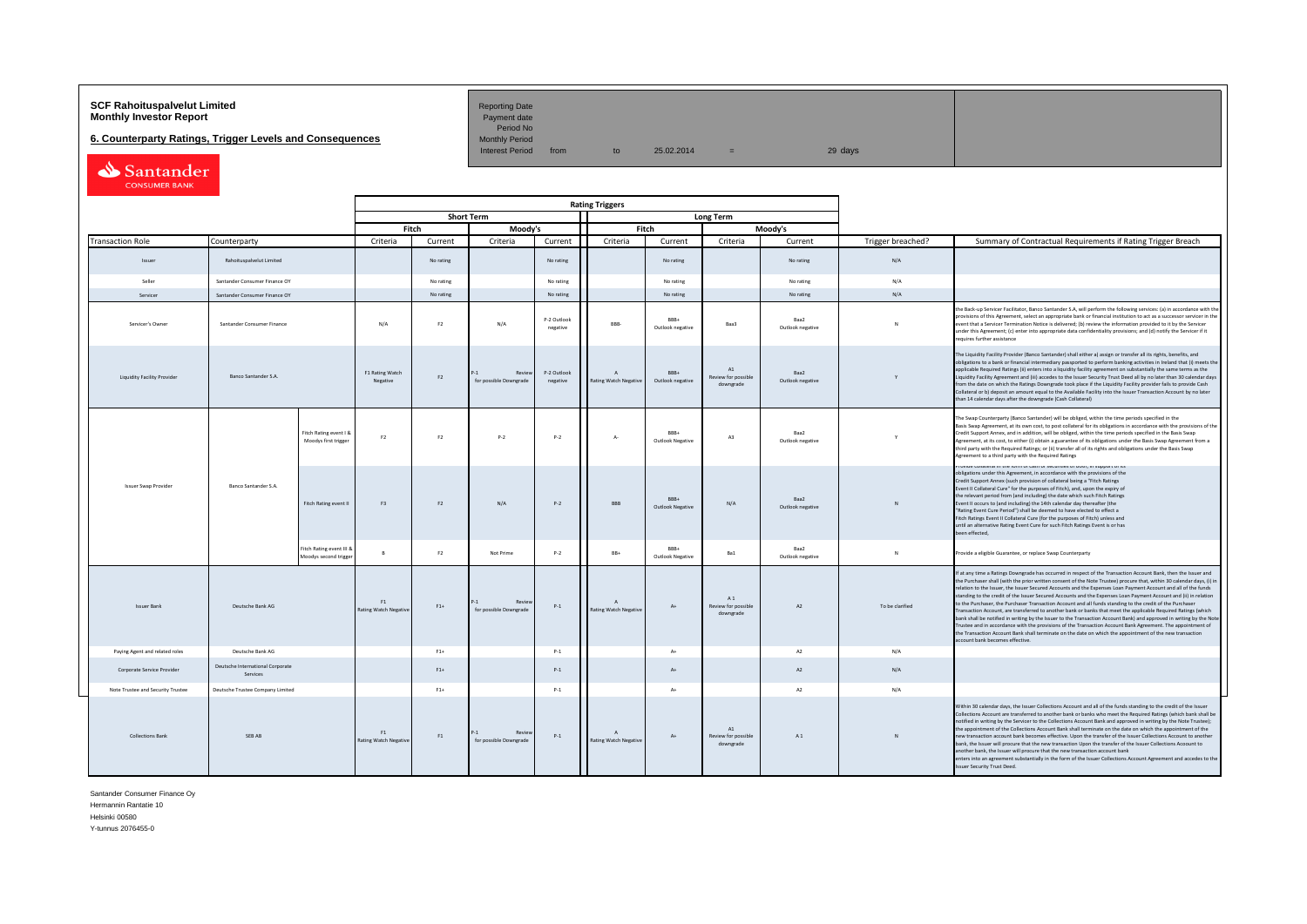# **SCF Rahoituspalvelut Limited** 27.02.2014 **Monthly Investor Report Payment date** 25.02.2014 Payment date<br>Period No **6.a Original Portfolio Principal Balance Monthly Period** Monthly Period jan. 14 Interest Period from 27.01.2014 to 25.02.2014 = 29 days Santander

Average outstanding principal balance: 10 679

|                  | <b>TOTAL</b>           |             |           |                         |         |                              |                     |
|------------------|------------------------|-------------|-----------|-------------------------|---------|------------------------------|---------------------|
|                  | <b>Min</b>             | <b>Max</b>  | <b>No</b> | <b>Original balance</b> | %       | <b>WA months to maturity</b> | <b>WA seasoning</b> |
|                  | $0,00 \in$             | 4 999,99€   | 10 5 69   | 34 014 267              | 7,1%    | 20,3                         | 20,2                |
|                  | 5 000,00€              | 9 999,99€   | 14 9 62   | 111 330 743             | 23,1%   | 33,3                         | 16,0                |
|                  | 10 000,00€             | 14 999,99€  | 10 4 48   | 127 666 197             | 26,5%   | 40,0                         | 13,1                |
|                  | 15 000,00 €            | 19 999,99€  | 4833      | 83 124 702              | 17,2%   | 44,2                         | 12,1                |
|                  | 20 000,00 €            | 24 999,99€  | 2080      | 46 047 406              | 9,6%    | 45,8                         | 10,7                |
| Original balance | 25 000,00 €            | 29 999,99 € | 963       | 26 170 405              | 5,4%    | 46,3                         | 9,8                 |
|                  | 30 000,00 €            | 34 999,99 € | 493       | 15 863 298              | 3,3%    | 46,5                         | 9,7                 |
|                  | 35 000,00 €            | 39 999,99 € | 271       | 10 073 680              | 2,1%    | 45,7                         | 10,4                |
|                  | 40 000,00 €            | 44 999,99€  | 181       | 7 662 654               | 1,6%    | 45,4                         | 9,9                 |
|                  | 45 000,00 €            | 49 999,99 € | 99,00€    | 4 678 264               | 1,0%    | 45,7                         | 10,0                |
|                  | 50 000,00 €            | 54 999,99€  | 78        | 4 0 5 6 5 1 8           | 0,8%    | 45,7                         | 9,0                 |
|                  | 55 000,00 €            | 59 999,99 € | 51        | 2 9 2 7 2 4 6           | 0,6%    | 45,7                         | 10,1                |
|                  | 60 000,00 $\epsilon$ + |             | 105       | 8 342 278               | 1,7%    | 44,8                         | 9,2                 |
|                  |                        |             |           |                         |         |                              |                     |
|                  | Total                  |             | 45 133    | 481 957 657             | 100,00% | 39,3                         | 13,3                |

Santander Consumer Finance Oy Hermannin Rantatie 10 Helsinki 00580 Y-tunnus 2076455-0

**CONSUMER BANK**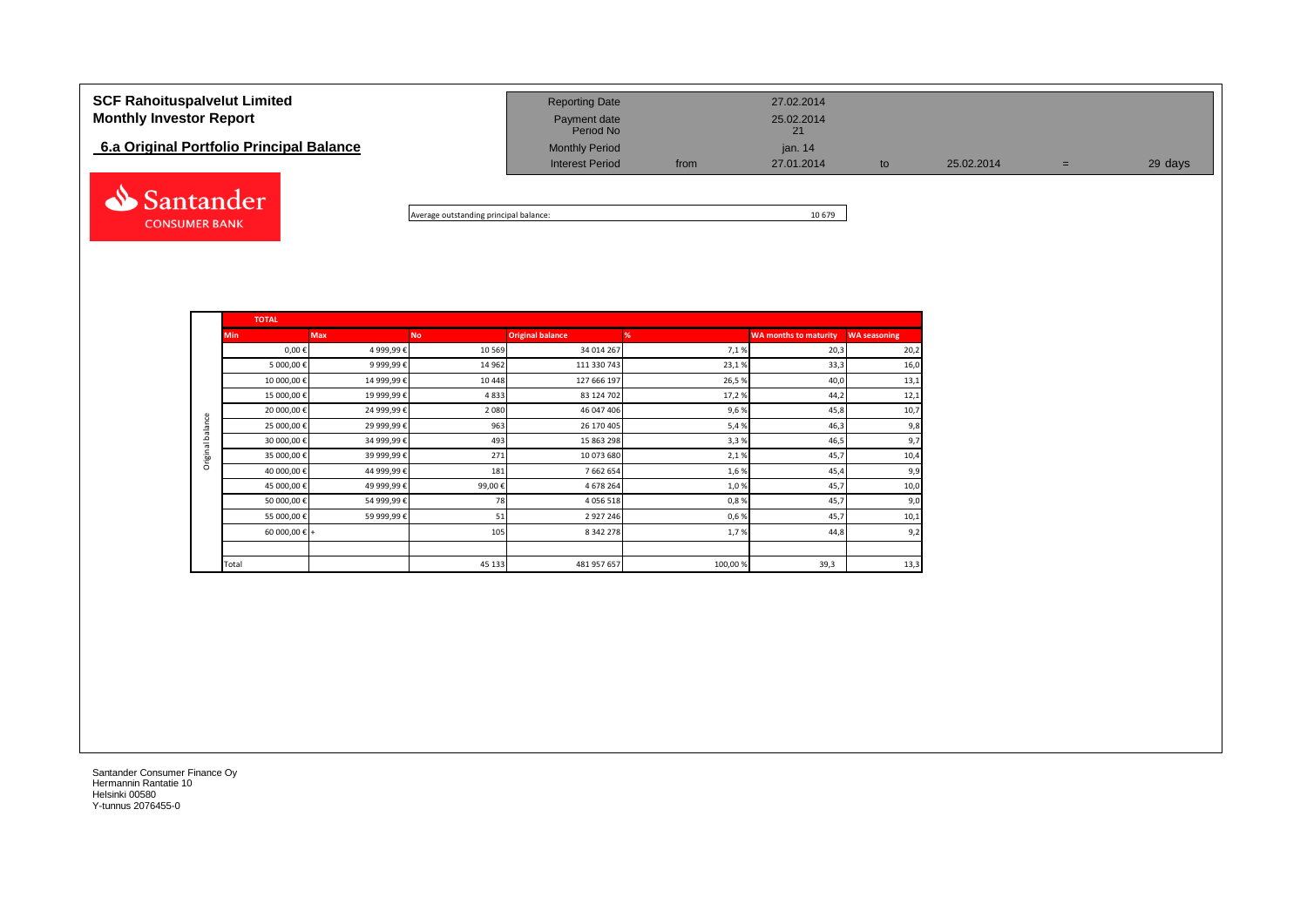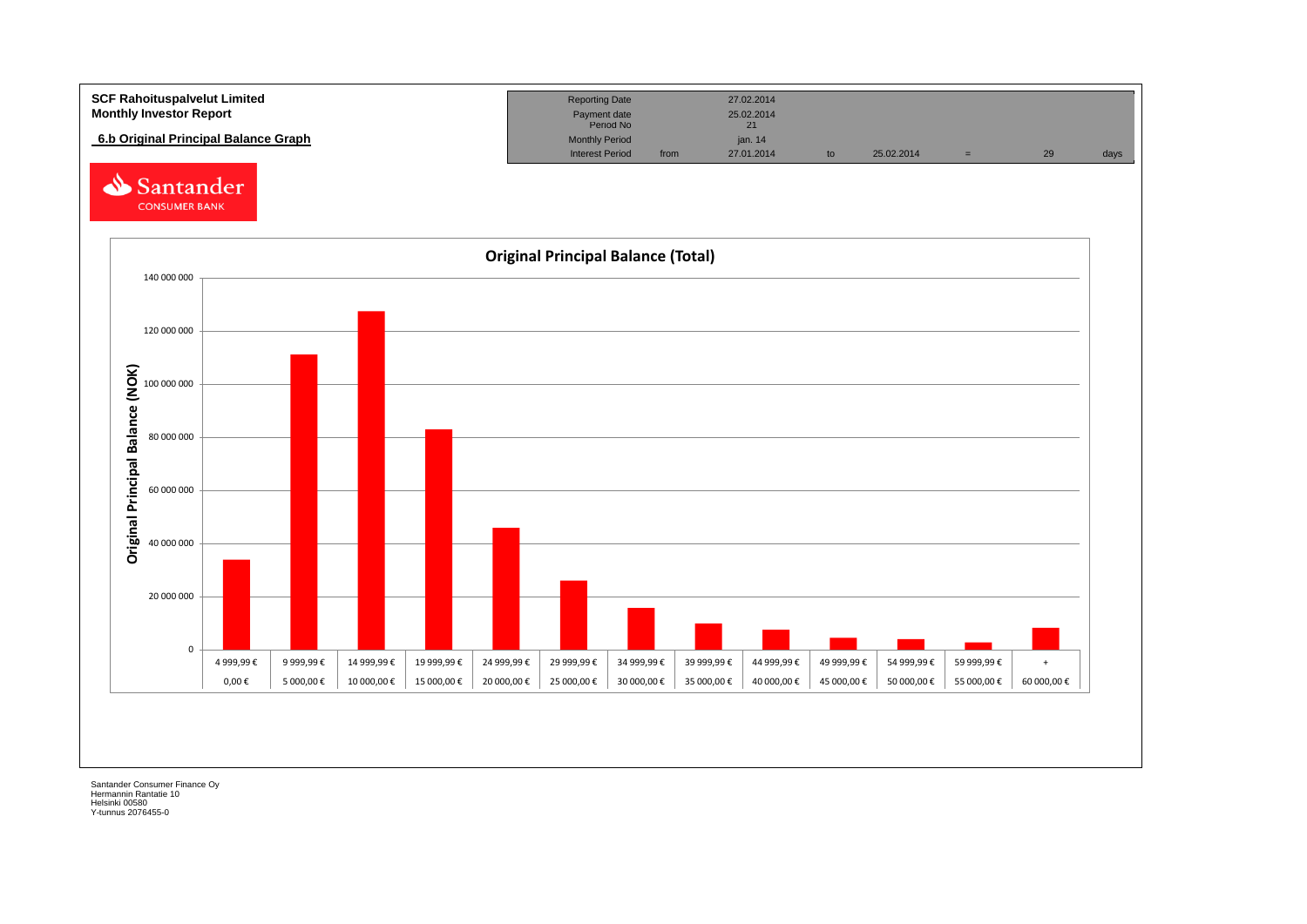## **7.a Outstanding Principal Balance**



| <b>SCF Rahoituspalvelut Limited</b> | <b>Reporting Date</b>                           |      | 27.02.2014              |     |            |     |         |
|-------------------------------------|-------------------------------------------------|------|-------------------------|-----|------------|-----|---------|
| <b>Monthly Investor Report</b>      | Payment date<br>Period No                       |      | 25.02.2014              |     |            |     |         |
| 7.a Outstanding Principal Balance   | <b>Monthly Period</b><br><b>Interest Period</b> | from | jan. $14$<br>27.01.2014 | to. | 25.02.2014 |     | 29 days |
|                                     |                                                 |      |                         |     |            | $=$ |         |

Average amount - all: 6 508

|                     |           |            |           | <b>TOTAL</b>  |                                              |            |                                 |                     |
|---------------------|-----------|------------|-----------|---------------|----------------------------------------------|------------|---------------------------------|---------------------|
|                     | Min       | <b>Max</b> | <b>No</b> |               | Outstanding balance % of Outstanding balance | % of loans | <b>WA months to</b><br>maturity | <b>WA seasoning</b> |
|                     | $\Omega$  | 5 0 0 0    | 9 1 4 3   | 24 437 666    | 20,53%                                       | 49,98%     | 14,8                            | 35,5                |
|                     | 5 0 0 0   | 10 000     | 5768      | 41 147 897    | 34,56%                                       | 31,53%     | 24,0                            | 33,0                |
|                     | 10 000    | 15 000     | 2 0 8 0   | 25 052 652    | 21,04%                                       | 11,37%     | 28,2                            | 30,7                |
|                     | 15 000    | 20 000     | 744       | 12 720 228    | 10,68%                                       | 4,07%      | 29,8                            | 29,4                |
| Outstanding balance | 20 000    | 25 000     | 291       | 6 417 053     | 5,39%                                        | 1,59%      | 30,1                            | 29,4                |
|                     | 25 000    | 30 000     | 116       | 3 130 776     | 2,63%                                        | 0,63%      | 28,2                            | 29,4                |
|                     | 30 000    | 35 000     | 69        | 2 2 2 0 6 4 8 | 1,87%                                        | 0,38%      | 29,6                            | 30,1                |
|                     | 35 000    | 40 000     | 28        | 1032949       | 0,87%                                        | 0,15%      | 28,6                            | 29,0                |
|                     | 40 000    | 45 000     | 19        | 799 899       | 0,67%                                        | 0,10%      | 28,9                            | 29,7                |
|                     | 45 000    | 50 000     | 8         | 378 466       | 0,32%                                        | 0,04%      | 25,5                            | 29,5                |
|                     | 50 000    | 55 000     | 10        | 524 887       | 0,44%                                        | 0,05%      | 26,6                            | 30,5                |
|                     | 55 000    | 60 000     | я         | 462 894       | 0,39%                                        | 0,04%      | 26,0                            | 27,6                |
|                     | $60000 +$ |            | q         | 730 058       | 0,61%                                        | 0,05%      | 25,9                            | 30,4                |
|                     |           |            |           |               |                                              |            |                                 |                     |
|                     | Total     |            | 18 29 3   | 119 056 073   | 100%                                         | 100,0%     | 24,3                            | 32,2                |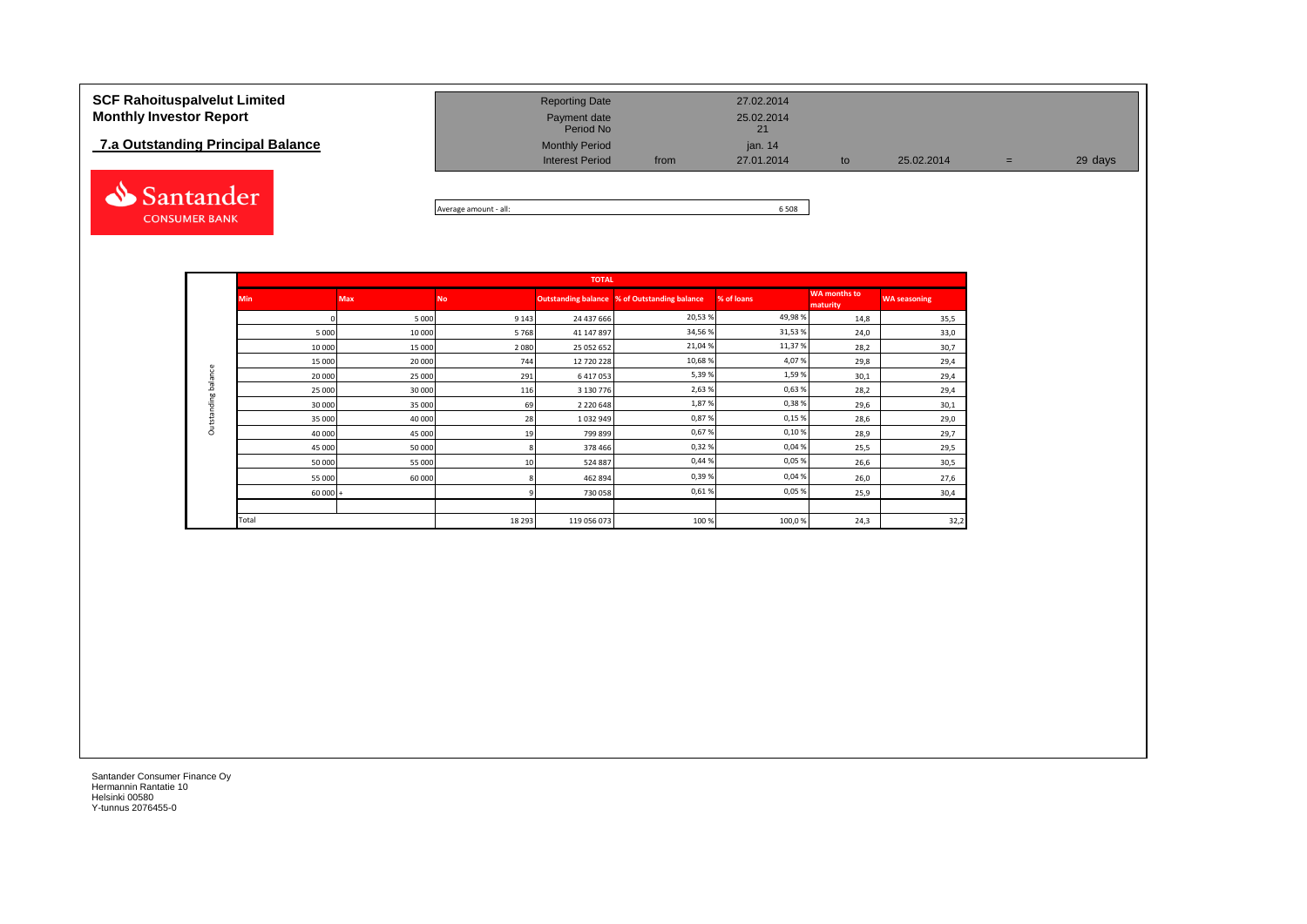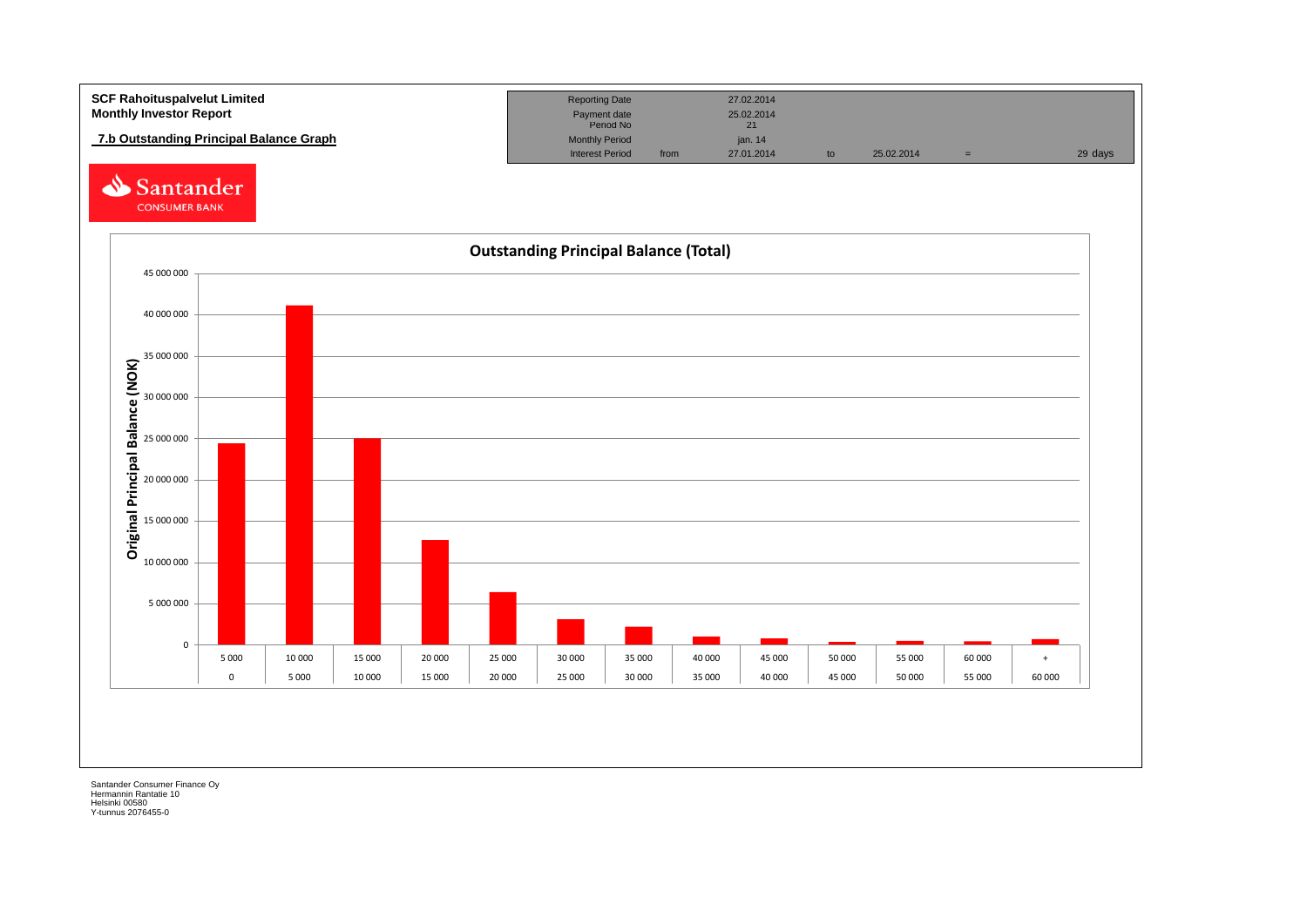#### **SCF Rahoituspalvelut Limited Monthly Investor Report**

### **8.a Geographical Distribution**



| <b>Reporting Date</b>     |      | 27.02.2014       |            |   |         |
|---------------------------|------|------------------|------------|---|---------|
| Payment date<br>Period No |      | 25.02.2014<br>21 |            |   |         |
| <b>Monthly Period</b>     |      | jan. $14$        |            |   |         |
| <b>Interest Period</b>    | from | 27.01.2014       | 25.02.2014 | = | 30 days |

|     |                  |           |                            | <b>TOTAL</b>             |            |                              |                     |
|-----|------------------|-----------|----------------------------|--------------------------|------------|------------------------------|---------------------|
|     | <b>District</b>  | <b>No</b> | <b>Outstanding balance</b> | % of Outstanding balance | % of Loans | <b>WA months to maturity</b> | <b>WA seasoning</b> |
|     | Central Finland  | 2 1 2 6   | 13 459 564                 | 11,31%                   | 11,62%     | 24,4                         | 32,1                |
|     | Eastern Finland  | 526       | 3 042 683                  | 2,56%                    | 2,88%      | 23,5                         | 32,4                |
|     | East Tavastia    | 1092      | 6 995 661                  | 5,88%                    | 5,97%      | 24,6                         | 32,3                |
| ₽   | Greater Helsinki | 6581      | 44 489 488                 | 37,37%                   | 35,98%     | 24,3                         | 32,3                |
| 욬   | Northern Finland | 1 3 9 8   | 9456908                    | 7,94%                    | 7,64 %     | 25,0                         | 32,0                |
| ₹   | Northern Savonia | 608       | 3 4 1 3 8 4 7              | 2,87%                    | 3,32 %     | 23,1                         | 32,4                |
| nge | Ostrobothnia     | 1 1 7 0   | 7427565                    | 6,24%                    | 6,40%      | 22,8                         | 32,6                |
|     | South-Eastern Fi | 1 0 0 2   | 6 872 195                  | 5,77%                    | 5,48%      | 25,2                         | 31,4                |
|     | South-Western Fi | 2019      | 12 367 120                 | 10,39%                   | 11,04%     | 23,9                         | 32,3                |
|     | Western Tavastia | 1771      | 11 531 042                 | 9,69%                    | 9,68%      | 24,4                         | 31,9                |
|     |                  |           |                            |                          |            |                              |                     |
|     |                  |           |                            |                          |            |                              |                     |
|     | Total            | 18 29 3   | 119 056 073                | 100%                     | 100,00%    | 24,3                         | 32,2                |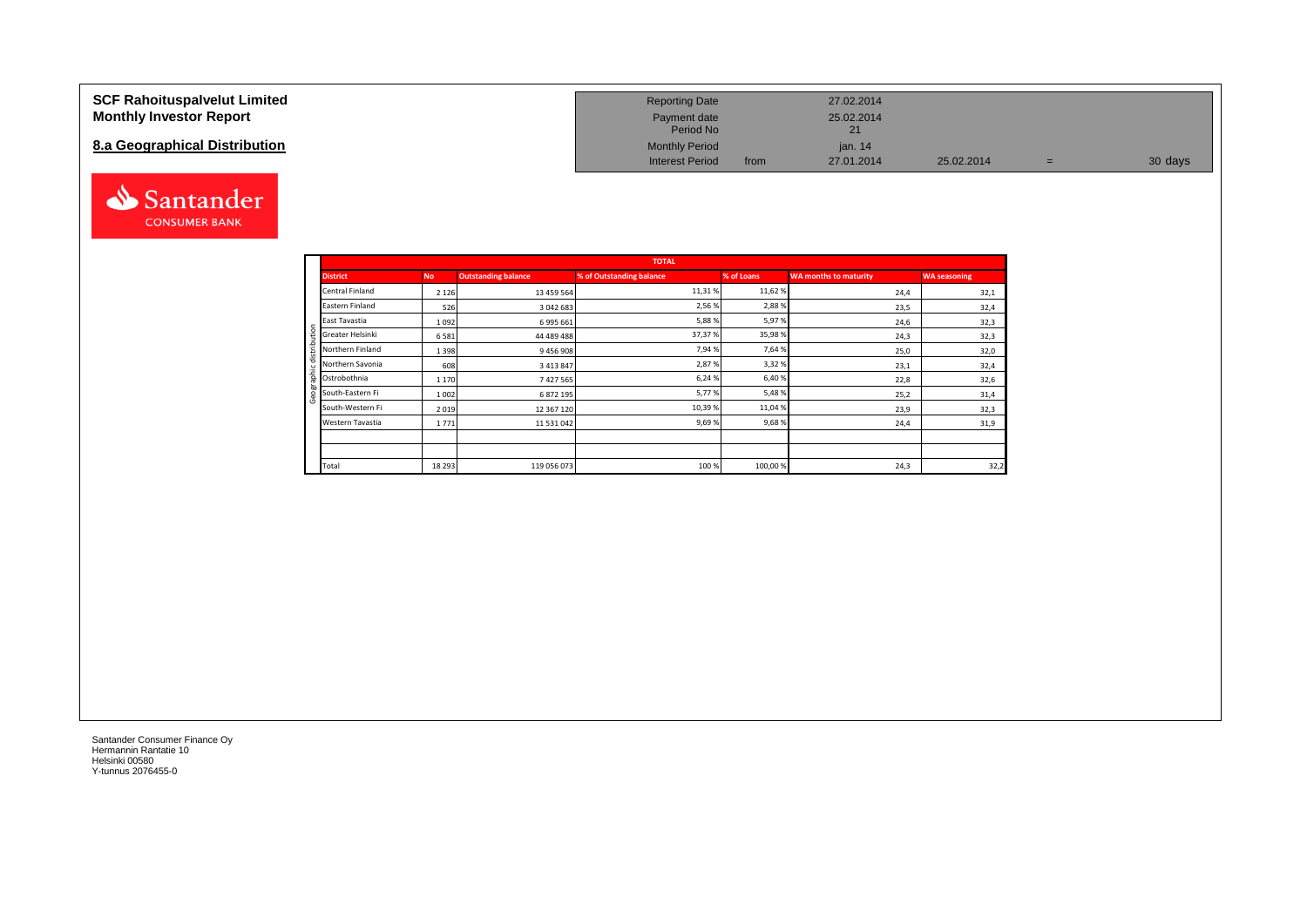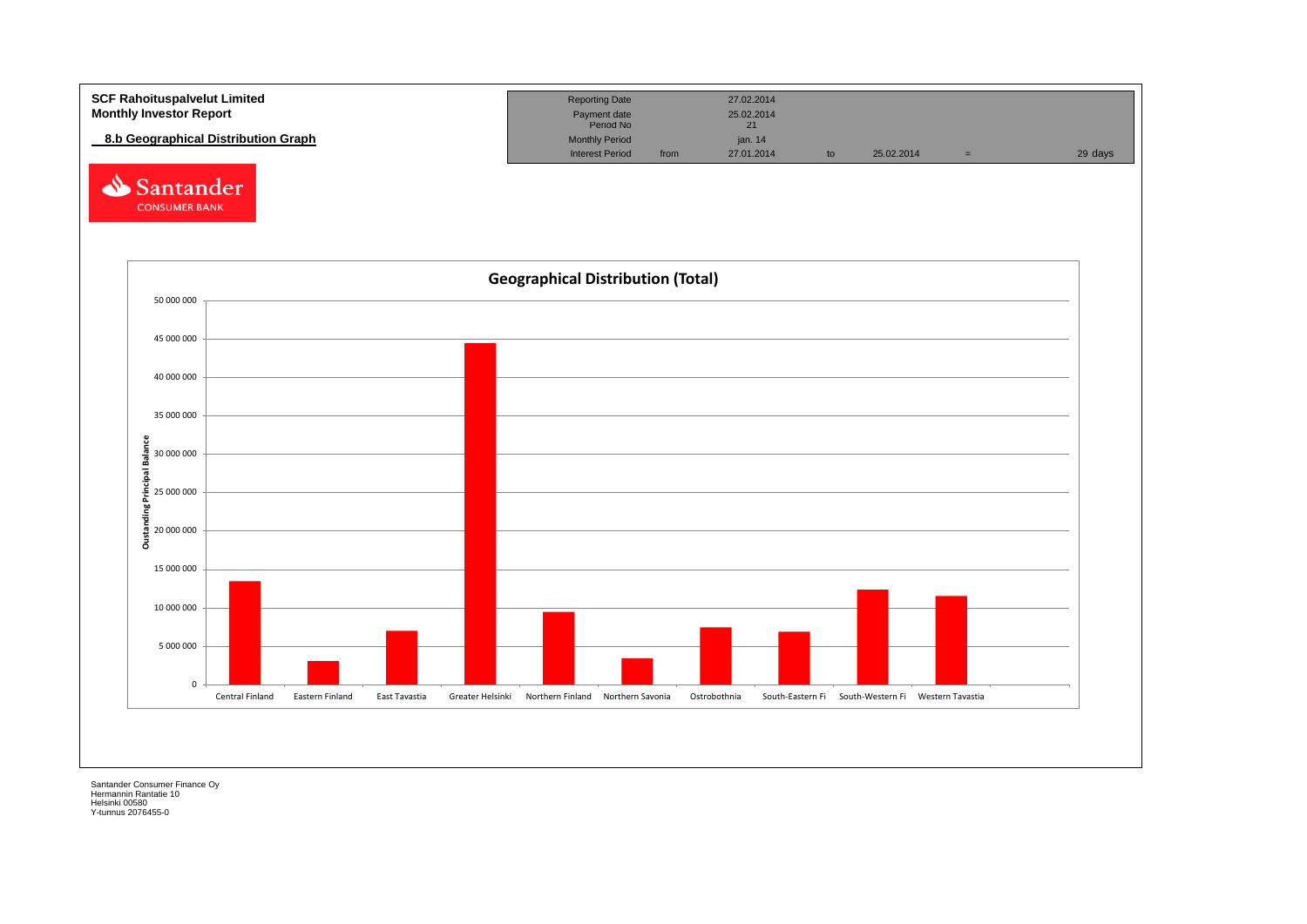#### **SCF Rahoituspalvelut Limited Reporting Date 27.02.2014 Reporting Date 27.02.2014 Monthly Investor Report Payment date 25.02.2014 Payment date 25.02.2014** Payment date<br>Period No 21<br>21 **9.a Interest Rate 19.4 Interest Rate 19.4 Interest Rate 19.4 Interest Rate 19.4 Interest Period 19.4 Interest Period 19.4 Interest Period 19.4 Interest Period 10.1 Interest Period 10.1 Interest Period** Interest Period from 27.01.2014 to 25.02.2014 = 29 days

![](_page_13_Picture_1.jpeg)

|              |            |         |           | <b>TOTAL</b>               |                                          |                       |                     |
|--------------|------------|---------|-----------|----------------------------|------------------------------------------|-----------------------|---------------------|
|              | Min $(>=)$ | Max (<) | <b>No</b> | <b>Outstanding balance</b> | % of total<br><b>Outstanding balance</b> | WA months to maturity | <b>WA seasoning</b> |
|              |            | 1%      | 974       | 4 3 1 8 7 7 1              | 3,63%                                    | 11,8                  | 28,1                |
|              | 1%         | 2 %     | 1751      | 7484688                    | 6,29%                                    | 18,9                  | 32,5                |
| distribution | 2 %        | 4 %     | 3 4 5 8   | 24 784 576                 | 20,82%                                   | 24,0                  | 32,5                |
|              | 4 %        | 6 %     | 8593      | 62 580 058                 | 52,56%                                   | 25,6                  | 32,3                |
|              | 6 %        | 8%      | 3 4 9 8   | 19 772 597                 | 16,61%                                   | 25,2                  | 32,2                |
| est          | 8%         | 10%     | 19        | 115 384                    | 0,10%                                    | 25,4                  | 31,3                |
| Inter        | 10%        | 12%     |           |                            |                                          |                       |                     |
|              | 12%        | 14 %    |           |                            |                                          |                       |                     |
|              | 14 %       | 16%     |           |                            |                                          |                       |                     |
|              | 16%        | 18%     |           |                            |                                          |                       |                     |
|              |            |         |           |                            |                                          |                       |                     |
|              | Total      |         | 18 29 3   | 119 056 073                | 100 %                                    | 24,3                  | 32,2                |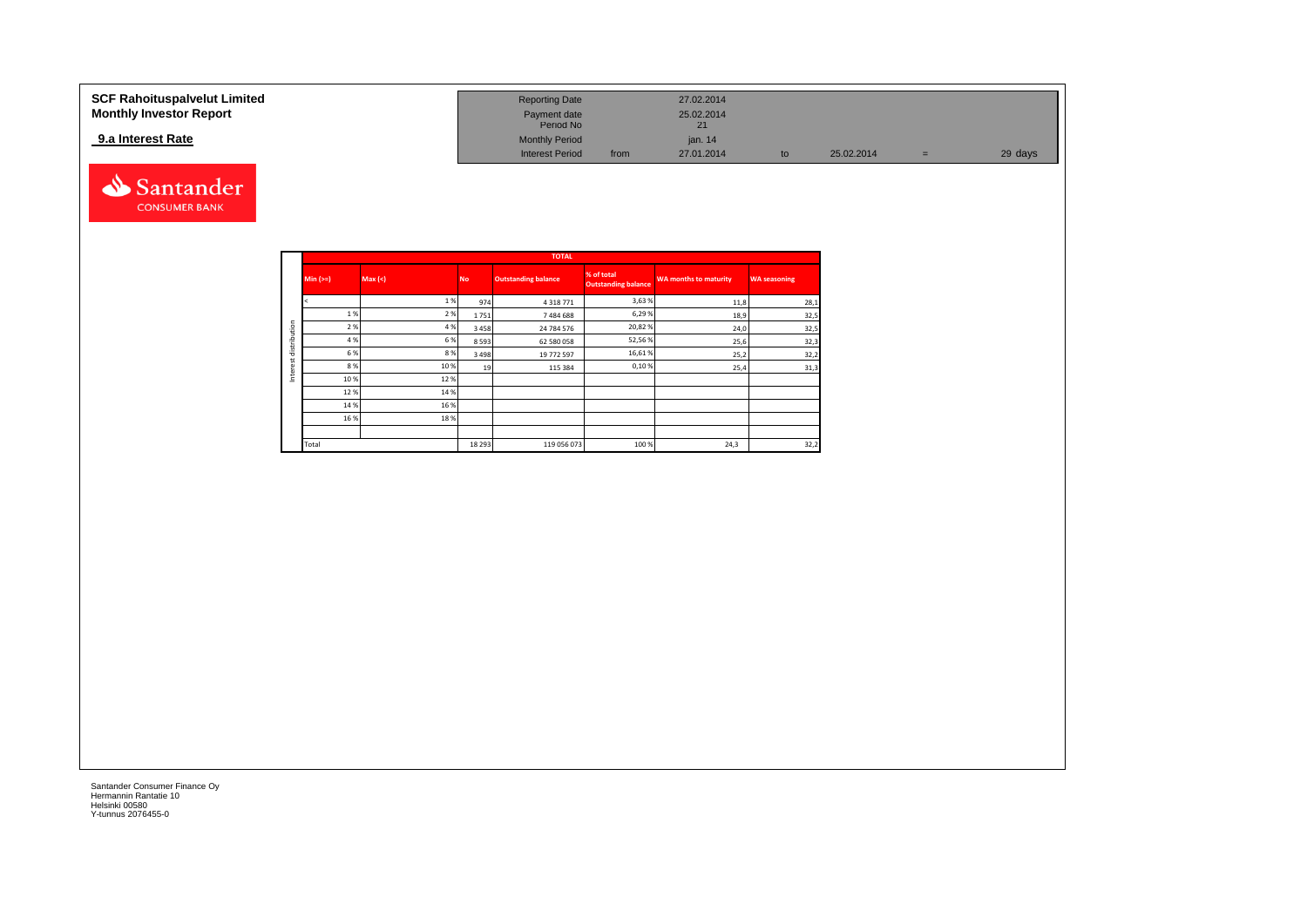![](_page_14_Figure_0.jpeg)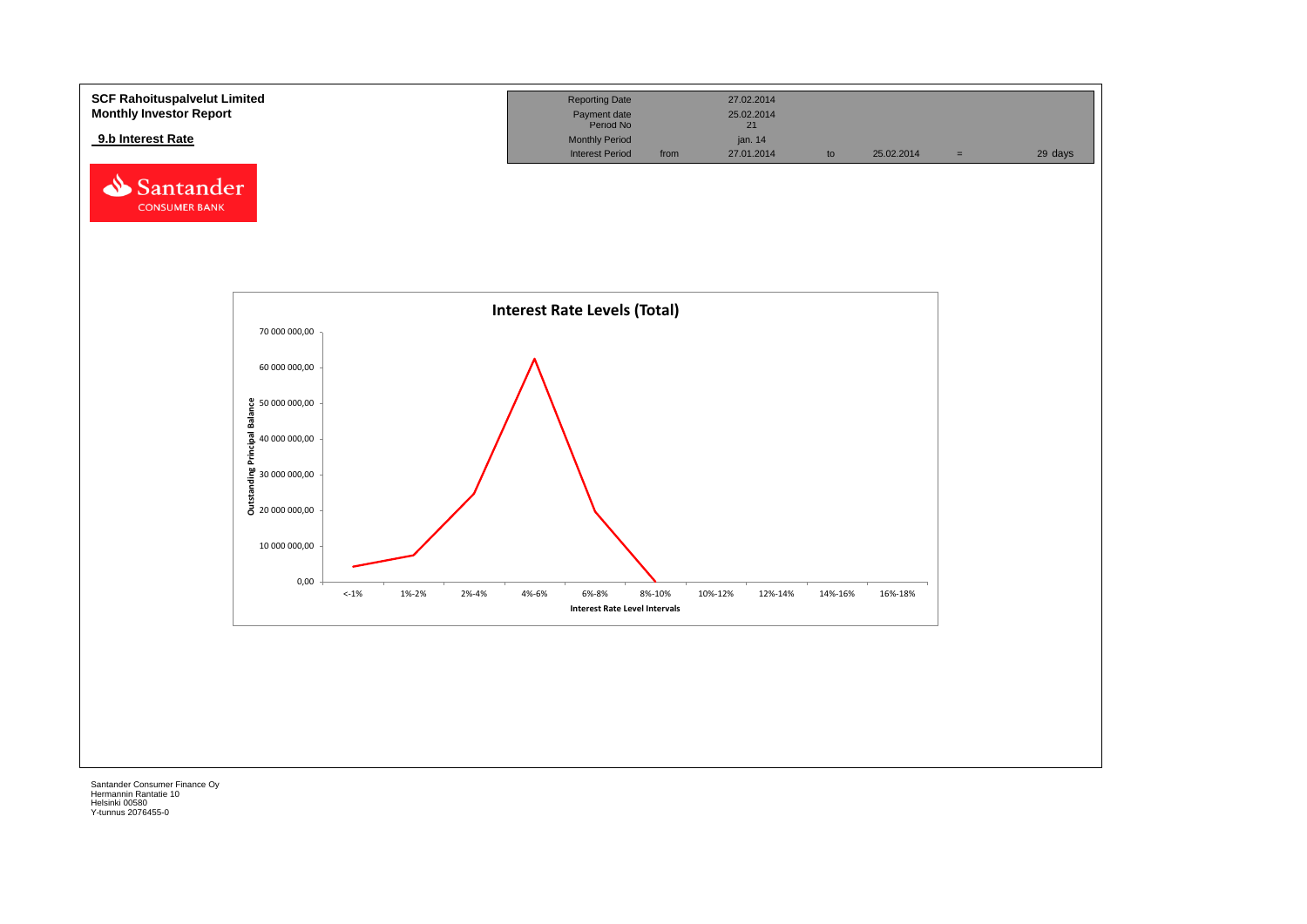| <b>SCF Rahoituspalvelut Limited</b> | <b>Reporting Date</b>     |      | 27.02.2014       |    |            |     |         |
|-------------------------------------|---------------------------|------|------------------|----|------------|-----|---------|
| <b>Monthly Investor Report</b>      | Payment date<br>Period No |      | 25.02.2014<br>21 |    |            |     |         |
| 10.a Remaining Terms                | <b>Monthly Period</b>     |      | ian. 14          |    |            |     |         |
|                                     | <b>Interest Period</b>    | from | 27.01.2014       | to | 25.02.2014 | $=$ | 29 days |

![](_page_15_Picture_1.jpeg)

|                                     |            |            |           | <b>TOTAL</b>               |        |                              |                     |
|-------------------------------------|------------|------------|-----------|----------------------------|--------|------------------------------|---------------------|
|                                     | <b>Min</b> | <b>Max</b> | <b>No</b> | <b>Outstanding balance</b> | %      | <b>WA months to maturity</b> | <b>WA seasoning</b> |
|                                     |            |            | 79        | 80 29 2                    | 0,07%  | 0,0                          | 54,6                |
|                                     |            | 12         | 5941      | 16 617 394                 | 13,96% | 8,3                          | 38,2                |
|                                     | 13         | 24         | 6 1 9 9   | 37 393 376                 | 31,41% | 18,7                         | 36,1                |
|                                     | 25         | 36         | 5 5 9 6   | 58 486 679                 | 49,13% | 30,9                         | 28,9                |
| maturity                            | 37         | 48         | 478       | 6478332                    | 5,44%  | 37,3                         | 23,2                |
|                                     | 49         | 60         |           |                            |        |                              |                     |
| $\mathbf{c}$<br>Months <sup>-</sup> | 61         | 72         |           |                            |        |                              |                     |
|                                     | 73         | 84         |           |                            |        |                              |                     |
|                                     | 85         | 96         |           |                            |        |                              |                     |
|                                     | 97         | 108        |           |                            |        |                              |                     |
|                                     | 109        | 120        |           |                            |        |                              |                     |
|                                     | 121 >      |            |           |                            |        |                              |                     |
|                                     |            |            |           |                            |        |                              |                     |
|                                     | Total      |            | 18 2 9 3  | 119 056 073                | 100%   | 24,3                         | 32,2                |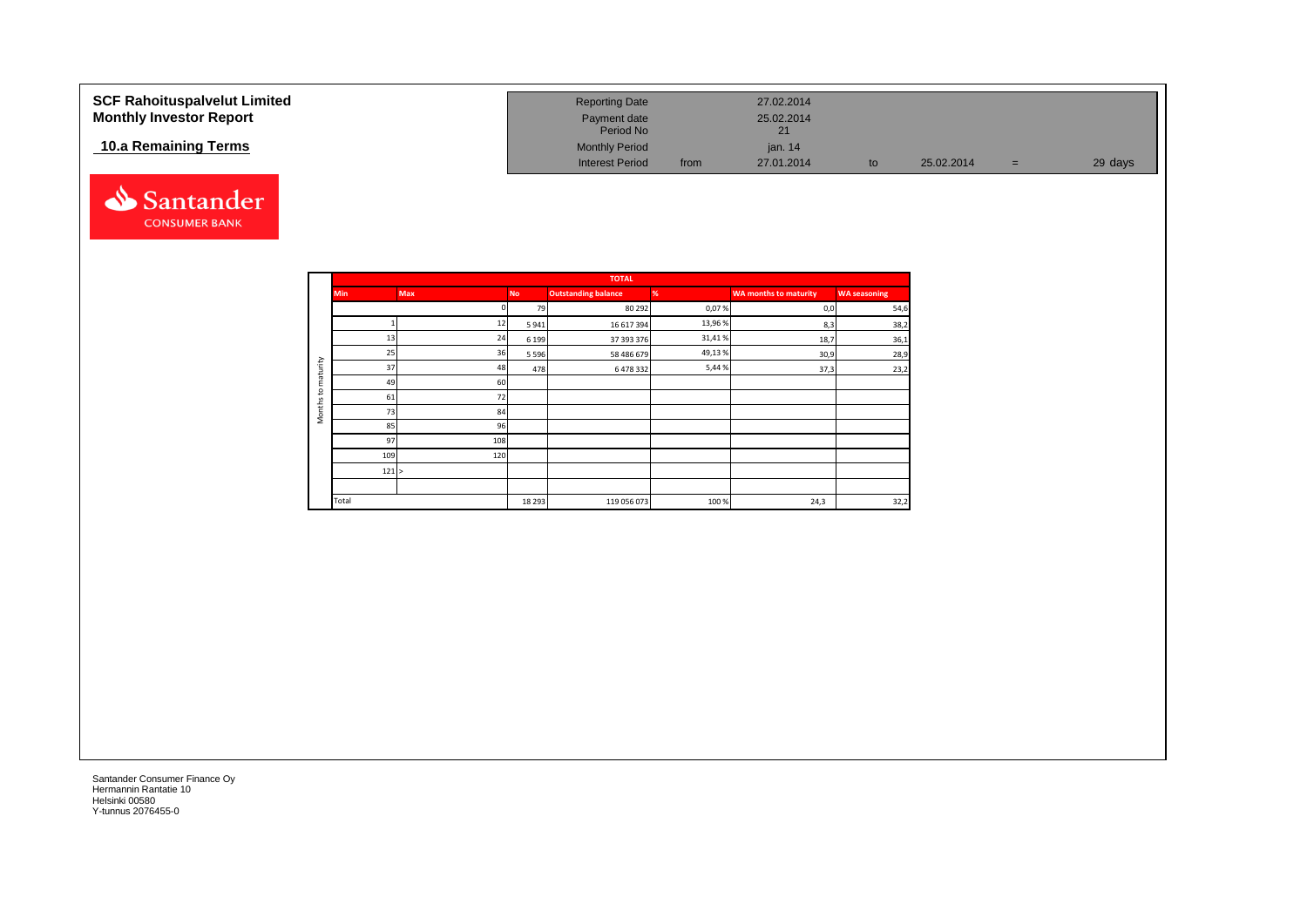![](_page_16_Figure_0.jpeg)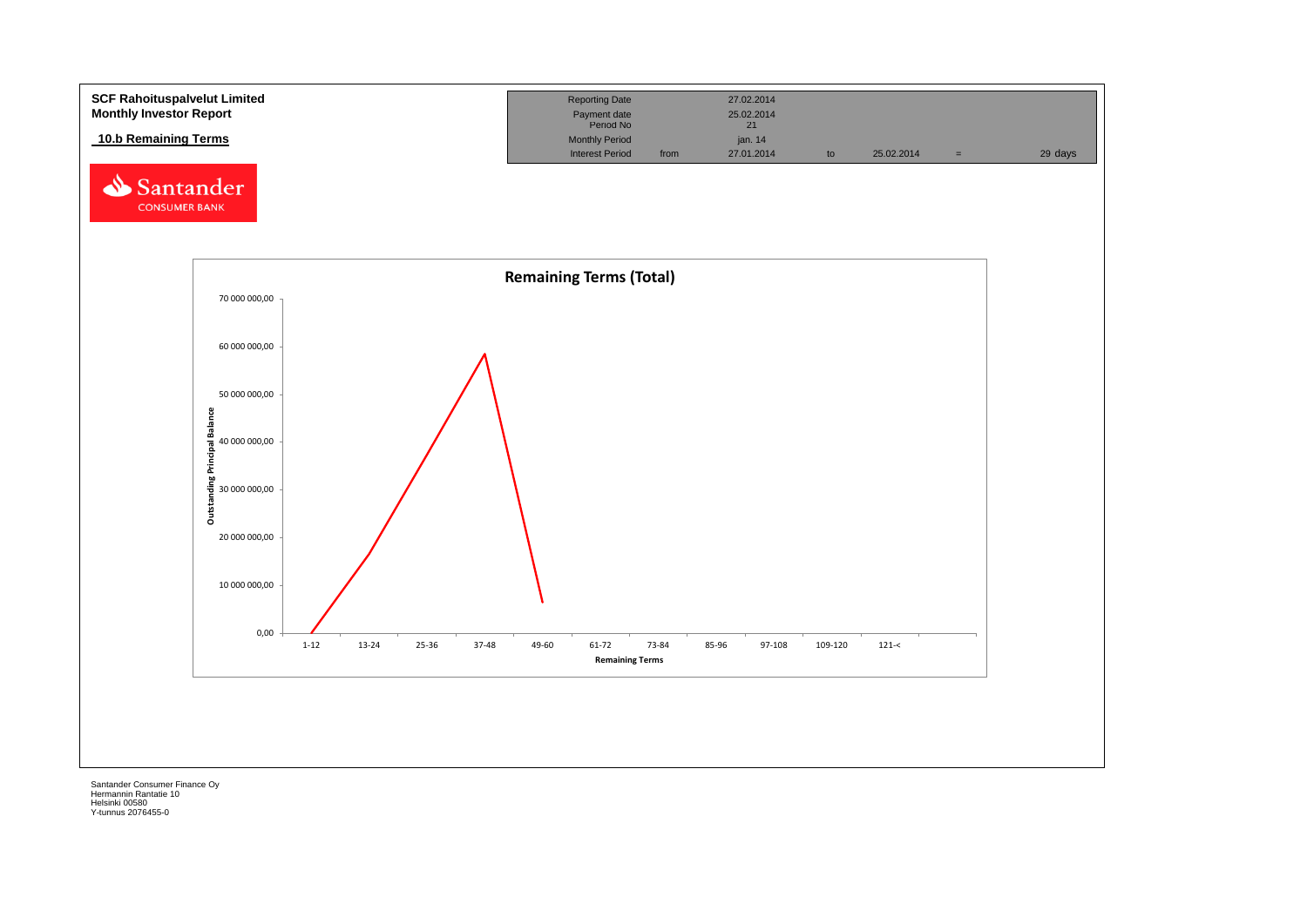| <b>SCF Rahoituspalvelut Limited</b><br><b>Monthly Investor Report</b> | <b>Reporting Date</b><br>Payment date<br>Period No |      | 27.02.2014<br>25.02.2014 |    |            |     |         |
|-----------------------------------------------------------------------|----------------------------------------------------|------|--------------------------|----|------------|-----|---------|
| 11.a Seasoning                                                        | <b>Monthly Period</b>                              |      | jan. $14$                |    |            |     |         |
|                                                                       | <b>Interest Period</b>                             | from | 27.01.2014               | to | 25.02.2014 | $=$ | 29 days |

![](_page_17_Picture_1.jpeg)

Santander **CONSUMER BANK**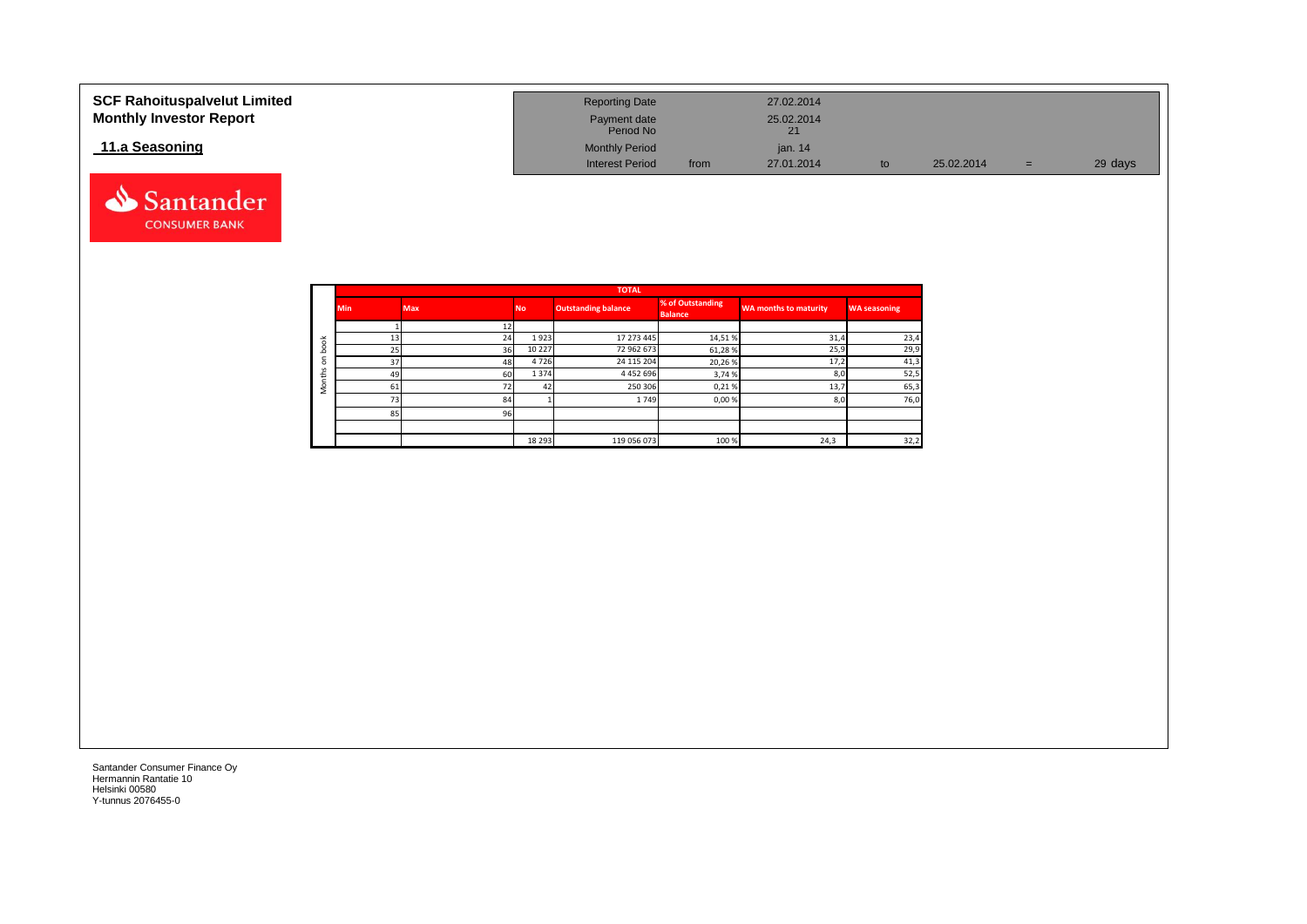![](_page_18_Figure_0.jpeg)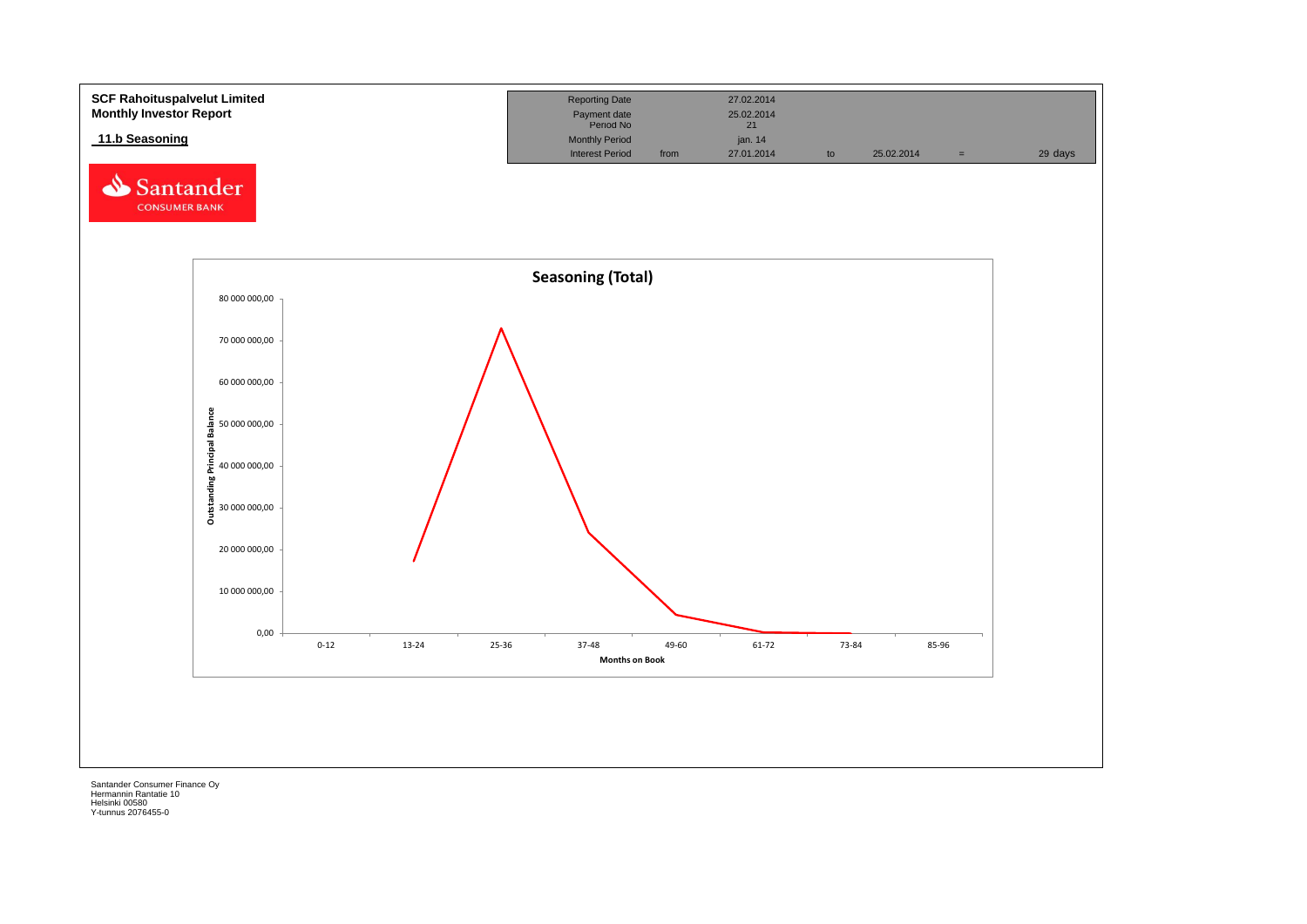| <b>SCF Rahoituspalvelut Limited</b><br><b>Monthly Investor Report</b> | <b>Reporting Date</b><br>Payment date<br>Period No |      | 27.02.2014<br>25.02.2014<br>21 |     |            |     |         |
|-----------------------------------------------------------------------|----------------------------------------------------|------|--------------------------------|-----|------------|-----|---------|
| 13.a Balloon Ioans                                                    | <b>Monthly Period</b><br><b>Interest Period</b>    | from | ian, 14<br>27.01.2014          | to. | 25.02.2014 | $=$ | 29 days |

|    | <b>TOTAL</b> |                 |                            |                                    |                       |                                    |                                    |      |
|----|--------------|-----------------|----------------------------|------------------------------------|-----------------------|------------------------------------|------------------------------------|------|
| వి | <b>Min</b>   | No <sup>1</sup> | <b>Outstanding balance</b> | % of Outstanding<br><b>Balance</b> | <b>Residual Value</b> | % of Outstanding<br><b>Balance</b> | WA months to maturity WA seasoning |      |
|    | Standard     | 14879           | 75 704 708                 | 63,59 %                            | 759                   | 0,00%                              | 23,7                               | 31,9 |
|    | Balloon      | 3414            | 43 351 365                 | 36.41%                             | 17 885 349            | 41.26 %                            | 25,3                               | 32,7 |
|    |              |                 |                            |                                    |                       |                                    |                                    |      |
|    | Total        | 18 29 3         | 119 056 073                | 100 %                              | 17 886 108            | 41%                                | 24,3                               | 32,2 |

Santander **CONSUMER BANK**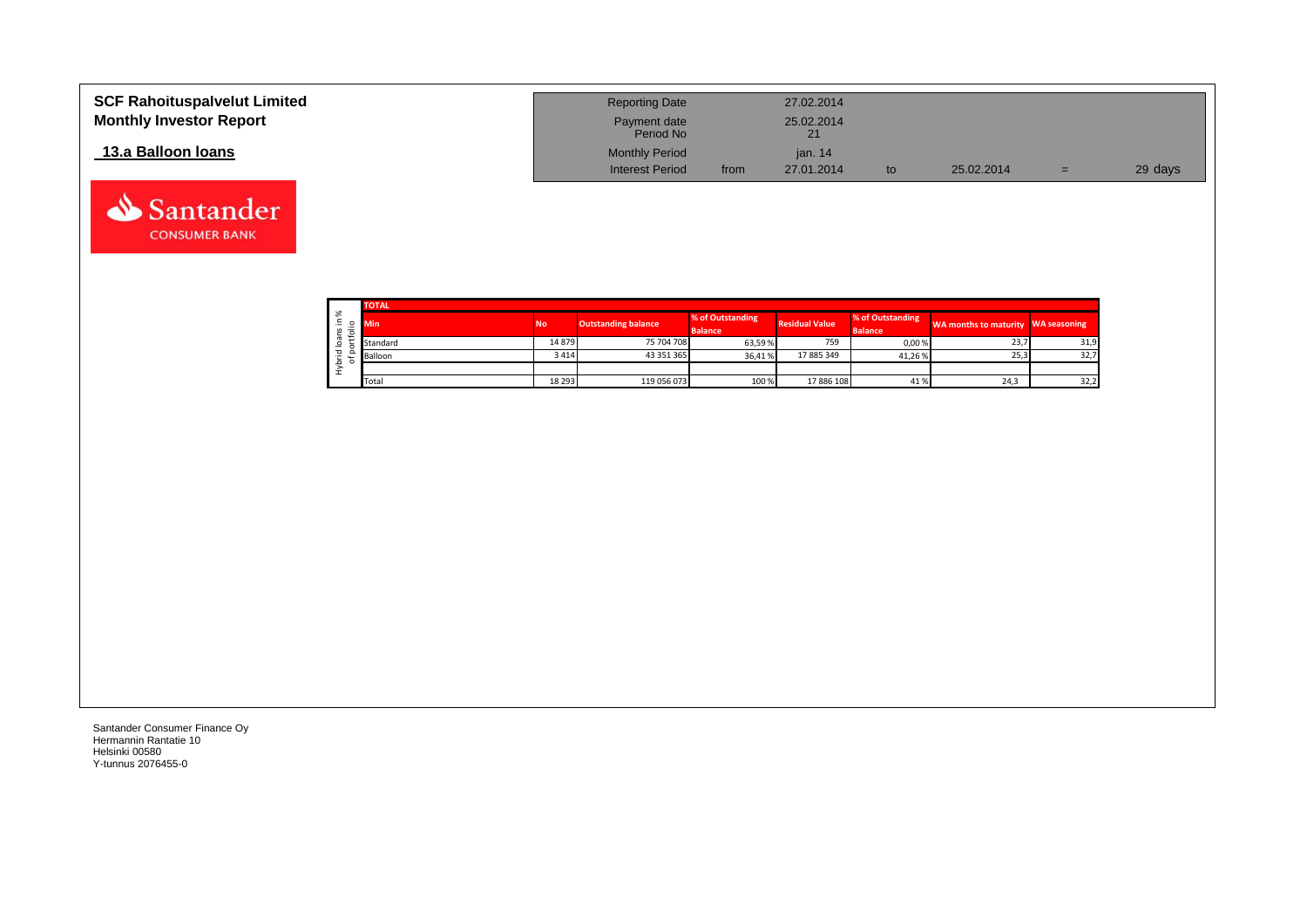![](_page_20_Figure_0.jpeg)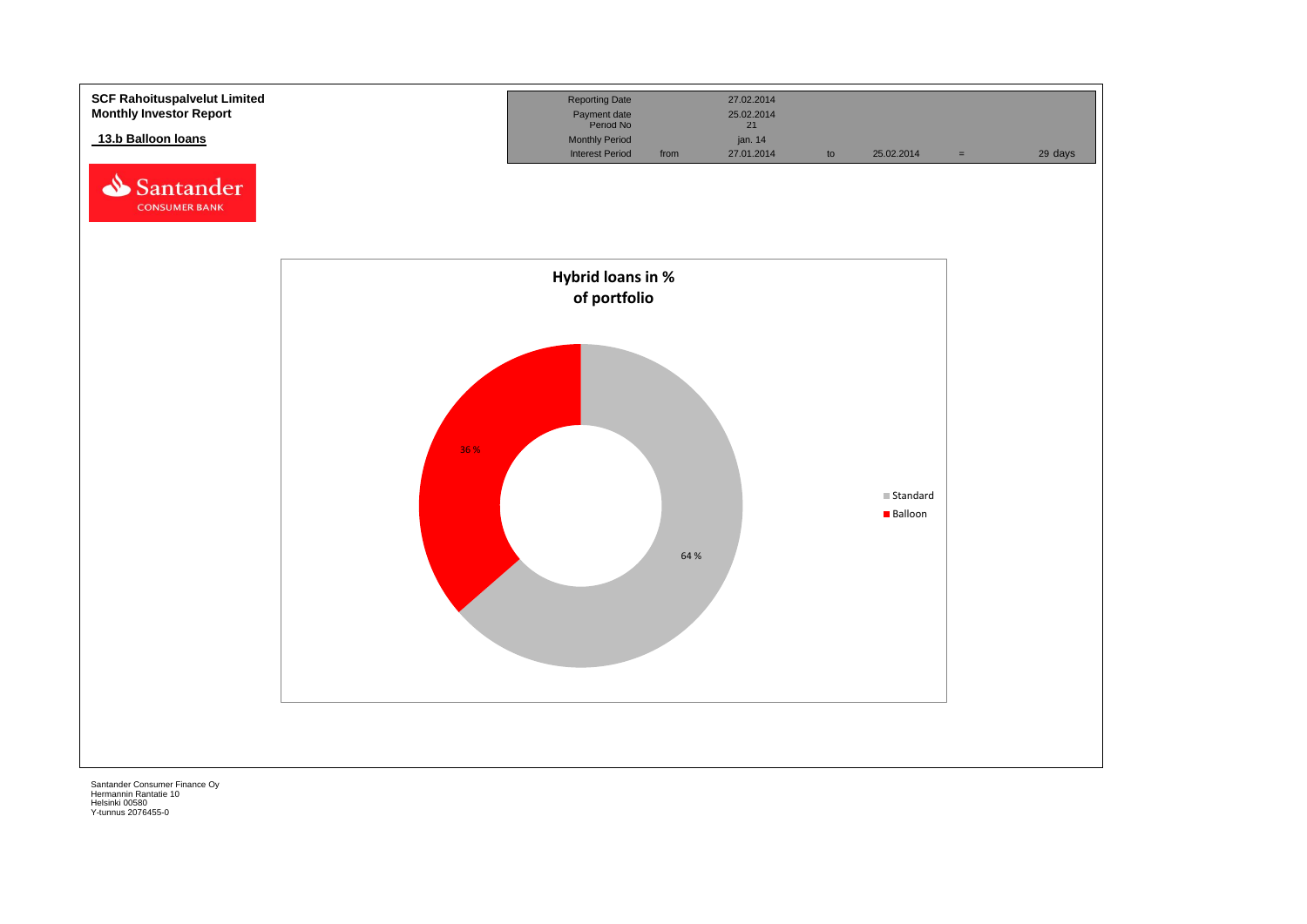| <b>SCF Rahoituspalvelut Limited</b><br><b>Monthly Investor Report</b> | <b>Reporting Date</b><br>Payment date<br>Period No |      | 27.02.2014<br>25.02.2014<br>21 |            |     |         |
|-----------------------------------------------------------------------|----------------------------------------------------|------|--------------------------------|------------|-----|---------|
| 14.a # loans per borrower                                             | <b>Monthly Period</b><br><b>Interest Period</b>    | from | jan. 14<br>27.01.2014          | 25.02.2014 | $=$ | 29 days |

![](_page_21_Picture_1.jpeg)

|             |                              | <b>TOTAL</b>                   |                            |       |
|-------------|------------------------------|--------------------------------|----------------------------|-------|
|             | <b>Total number of loans</b> | <b>Total number of debtors</b> | <b>Outstanding balance</b> | %     |
|             |                              | 18 114                         | 117 355 232                | 98,6% |
|             |                              | 82                             | 1562853                    | 1,3%  |
| ৯           |                              |                                | 137 987                    | 0,1%  |
| row<br>bori |                              |                                |                            |       |
| per         |                              |                                |                            |       |
|             |                              |                                |                            |       |
| # loans     |                              |                                |                            |       |
|             |                              |                                |                            |       |
|             |                              |                                |                            |       |
|             |                              |                                |                            |       |
|             | Total                        | 18 20 1                        | 119 056 073                | 100 % |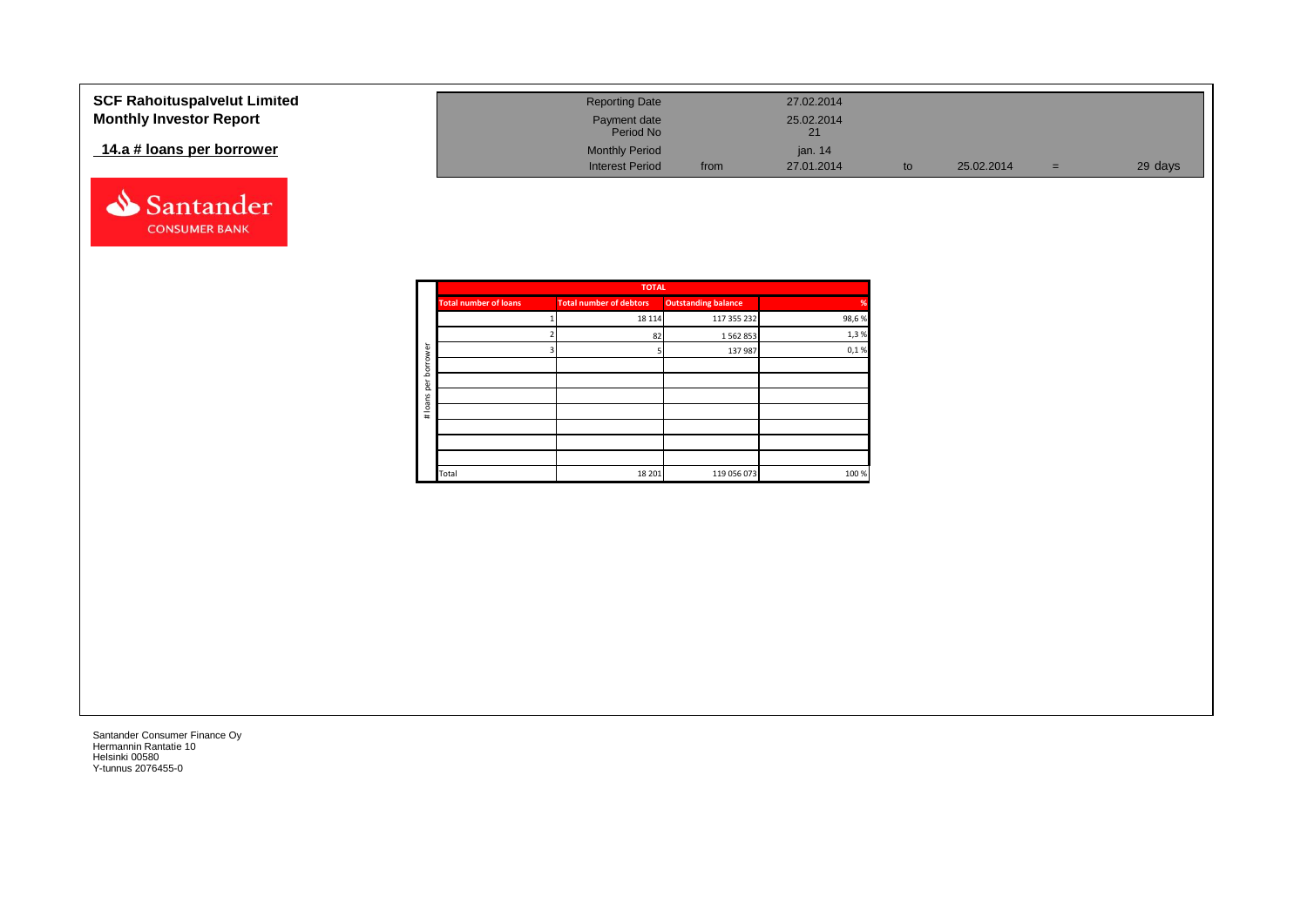![](_page_22_Figure_0.jpeg)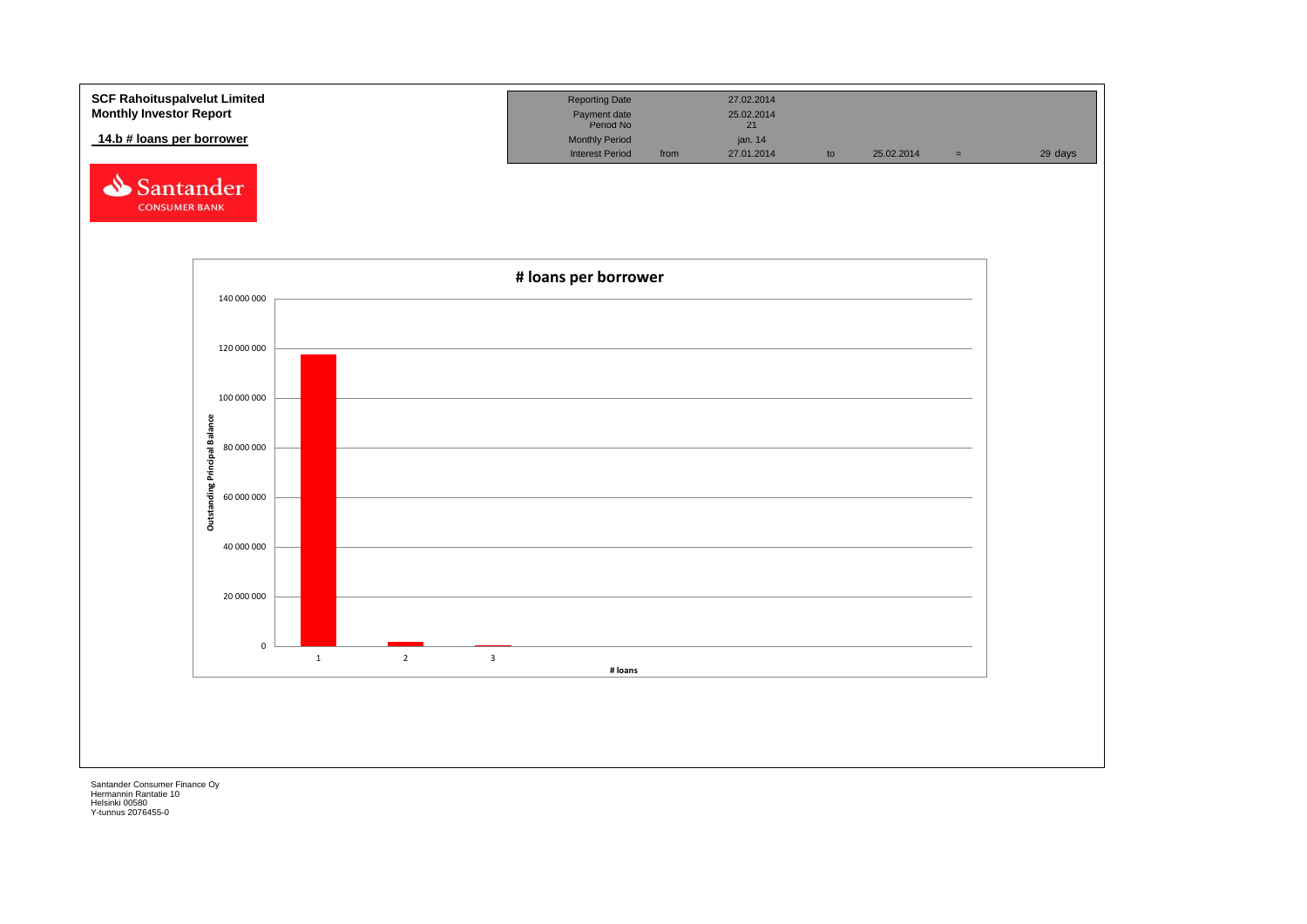| <b>SCF Rahoituspalvelut Limited</b> |
|-------------------------------------|
| <b>Monthly Investor Report</b>      |

## **15.a Amortization Profile**

![](_page_23_Picture_2.jpeg)

| <b>SCF Rahoituspalvelut Limited</b> | <b>Reporting Date</b>     |      | 27.02.2014 |            |   |         |
|-------------------------------------|---------------------------|------|------------|------------|---|---------|
| <b>Monthly Investor Report</b>      | Payment date<br>Period No |      | 25.02.2014 |            |   |         |
| 15.a Amortization Profile           | <b>Monthly Period</b>     |      | ian. 14    |            |   |         |
|                                     | <b>Interest Period</b>    | from | 27.01.2014 | 25.02.2014 | = | 29 days |

| <b>TOTAL</b>  |    |                        |                        |                     |                 |        |            |
|---------------|----|------------------------|------------------------|---------------------|-----------------|--------|------------|
| <b>Period</b> |    | <b>Opening Balance</b> | <b>Closing Balance</b> | <b>Amortization</b> | <b>Interest</b> | Yield  | Percentage |
|               |    |                        |                        |                     |                 |        |            |
|               |    | 119 056 073            | 113 600 922            | 5 4 5 5 1 5 1       | 479 925         | 2,31%  | 7,06 %     |
|               |    | 113 600 922            | 108 351 885            | 5 249 036           | 459 672         | 2,32 % | 6,73 %     |
|               |    | 108 351 885            | 103 095 383            | 5 256 502           | 439 846         | 2,33 % | 6,40%      |
|               |    | 103 095 383            | 97 963 486             | 5 131 897           | 419 990         | 2,34 % | 6,09%      |
|               |    | 97 963 486             | 92 739 767             | 5 223 719           | 400 557         | 2,35 % | 5,76 %     |
|               |    | 92 739 767             | 87 767 973             | 4971794             | 380 830         | 2,36 % | 5,45 %     |
|               |    | 87 767 973             | 82 995 386             | 4772588             | 362 022         | 2,37%  | 5,16%      |
|               |    | 82 995 386             | 78 185 082             | 4 8 10 3 04         | 343 604         | 2,38%  | 4,86 %     |
|               |    | 78 185 082             | 73 727 184             | 4 4 5 7 8 9 8       | 325 285         | 2,39%  | 4,58%      |
|               | 10 | 73 727 184             | 69 249 137             | 4 4 7 8 0 4 8       | 308 013         | 2,40 % | 4,30 %     |
|               | 11 | 69 249 137             | 65 021 505             | 4 2 2 7 6 3 1       | 290 514         | 2,41%  | 4,04 %     |
|               | 12 | 65 021 505             | 60 809 257             | 4 212 249           | 273 792         | 2,42%  | 3,78%      |
|               | 13 | 60 809 257             | 56 710 474             | 4 098 783           | 257 296         | 2,43%  | 3,52 %     |
|               | 14 | 56 710 474             | 52 969 154             | 3 741 320           | 240 916         | 2,44 % | 3,29 %     |
|               | 15 | 52 969 154             | 49 359 317             | 3 609 836           | 225 528         | 2,44 % | 3,07%      |
|               | 16 | 49 359 317             | 45 760 390             | 3 5 9 8 9 2 7       | 210 514         | 2,45 % | 2,84 %     |
|               | 17 | 45 760 390             | 42 416 624             | 3 343 766           | 195 547         | 2,45 % | 2,63 %     |
|               | 18 | 42 416 624             | 39 258 439             | 3 158 186           | 181 493         | 2,46 % | 2,44 %     |
|               | 19 | 39 258 439             | 36 005 548             | 3 252 891           | 167 961         | 2,46 % | 2,24 %     |
|               | 20 | 36 005 548             | 33 086 949             | 2918598             | 154 060         | 2,46 % | 2,06 %     |
|               |    |                        |                        |                     |                 |        |            |
|               |    |                        |                        |                     |                 |        |            |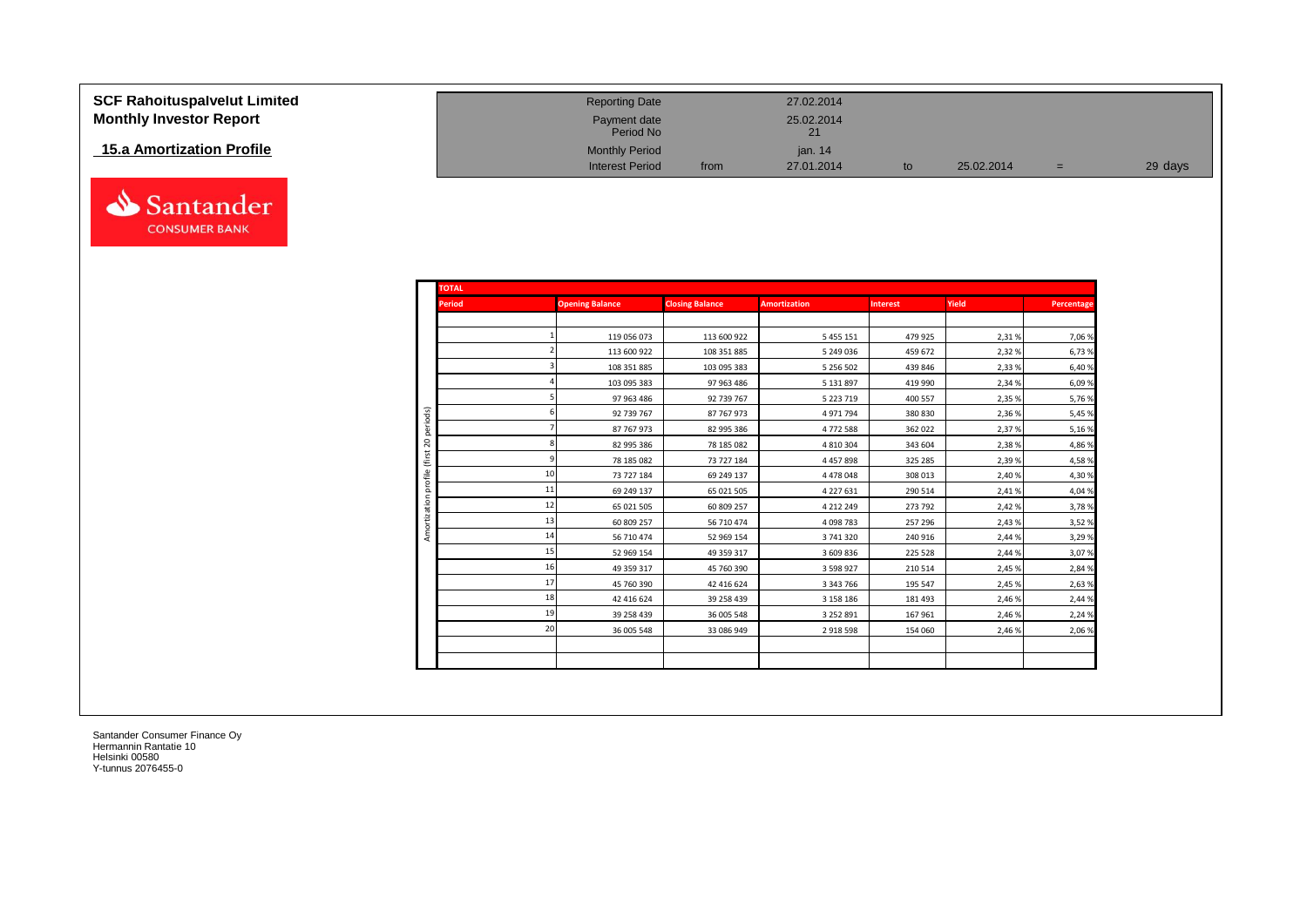![](_page_24_Figure_0.jpeg)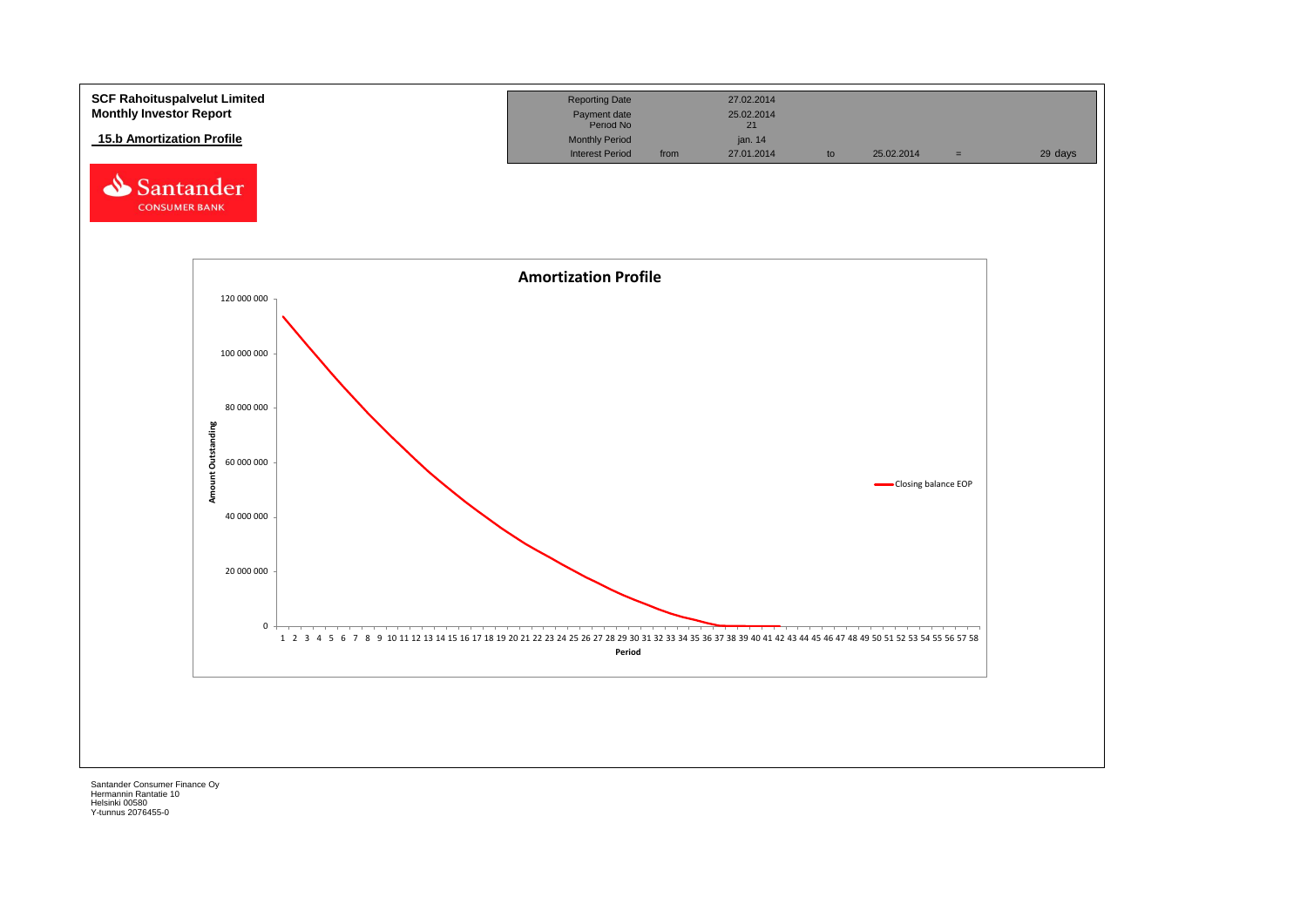| <b>SCF Rahoituspalvelut Limited</b> |                |                    |            | <b>Reporting Date</b>            |                        | 27.02.2014             |    |            |     |         |
|-------------------------------------|----------------|--------------------|------------|----------------------------------|------------------------|------------------------|----|------------|-----|---------|
| <b>Monthly Investor Report</b>      |                |                    |            | Payment date<br>Period No        |                        | 25.02.2014<br>21       |    |            |     |         |
| 16.a Payment Holidays               |                |                    |            | <b>Monthly Period</b>            |                        | jan. 14                |    |            |     |         |
|                                     |                |                    |            | <b>Interest Period</b>           | from                   | 27.01.2014             | to | 25.02.2014 | $=$ | 29 days |
|                                     |                |                    |            |                                  |                        |                        |    |            |     |         |
|                                     |                |                    |            |                                  |                        |                        |    |            |     |         |
| Santander                           |                |                    |            |                                  |                        |                        |    |            |     |         |
| <b>CONSUMER BANK</b>                |                |                    |            |                                  |                        |                        |    |            |     |         |
|                                     |                | <b>TOTAL</b>       |            |                                  |                        |                        |    |            |     |         |
|                                     |                |                    |            |                                  |                        |                        |    |            |     |         |
|                                     |                | Period             | <b>No</b>  | <b>Number of periods granted</b> | <b>Sum of Payments</b> | <b>Closing Balance</b> |    |            |     |         |
|                                     |                | 201 205            | 107        | 146                              | 40 046                 | 1 3 1 2 2 0 4          |    |            |     |         |
|                                     |                | 201 206            | 156<br>159 | 231<br>237                       | 62 022<br>71 630       | 1640795<br>2032683     |    |            |     |         |
|                                     |                | 201 207<br>201 208 | 133        | 183                              | 51859                  | 1 566 704              |    |            |     |         |
|                                     |                | 201 209            |            | 156                              |                        |                        |    |            |     |         |
|                                     |                | 201 210            | 109<br>89  | 138                              | 43 917<br>38 653       | 1 085 190<br>998 306   |    |            |     |         |
|                                     |                | 201 211            | 88         | 132                              | 34 697                 | 933 247                |    |            |     |         |
|                                     |                | 201 212            | 143        | 183                              | 47 263                 | 1 3 6 4 7 4 3          |    |            |     |         |
|                                     |                | 201 301            | 116        | 167                              | 56 307                 | 1 256 432              |    |            |     |         |
|                                     | Paymet Holiday | 201 302            | 122        | 175                              | 49 4 84                | 1 307 946              |    |            |     |         |
|                                     |                | 201 303            | 123        | 166                              | 48 650                 | 1 409 025              |    |            |     |         |
|                                     |                | 201 304            | 85         | 117                              | 31782                  | 770 640                |    |            |     |         |
|                                     |                | 201 305            | 84         | 116                              | 32 120                 | 757 900                |    |            |     |         |
|                                     |                | 201 306            | 101        | 142                              | 43 497                 | 1 040 461              |    |            |     |         |
|                                     |                | 201 307<br>201 308 | 126<br>104 | 164<br>140                       | 46 698<br>44 253       | 1 241 172<br>1090321   |    |            |     |         |
|                                     |                | 201 309            | 56         | 73                               | 19 9 35                | 466 112                |    |            |     |         |
|                                     |                | 201 310            | 43         | 59                               | 17550                  | 359 981                |    |            |     |         |
|                                     |                | 201 311            | 57         | 85                               | 25 201                 | 502891,47              |    |            |     |         |
|                                     |                | 201312             | 81         | 96                               | 27827                  | 627 296                |    |            |     |         |
|                                     |                | 201 401            | 71         | 106                              | 33 8 8 9               | 648914,3               |    |            |     |         |
|                                     |                |                    |            |                                  |                        |                        |    |            |     |         |
|                                     |                |                    |            |                                  |                        |                        |    |            |     |         |
|                                     |                | Total              | 2 1 5 3    | 3 0 1 2                          | 867 281                |                        |    |            |     |         |
|                                     |                |                    |            |                                  |                        | 22 412 962             |    |            |     |         |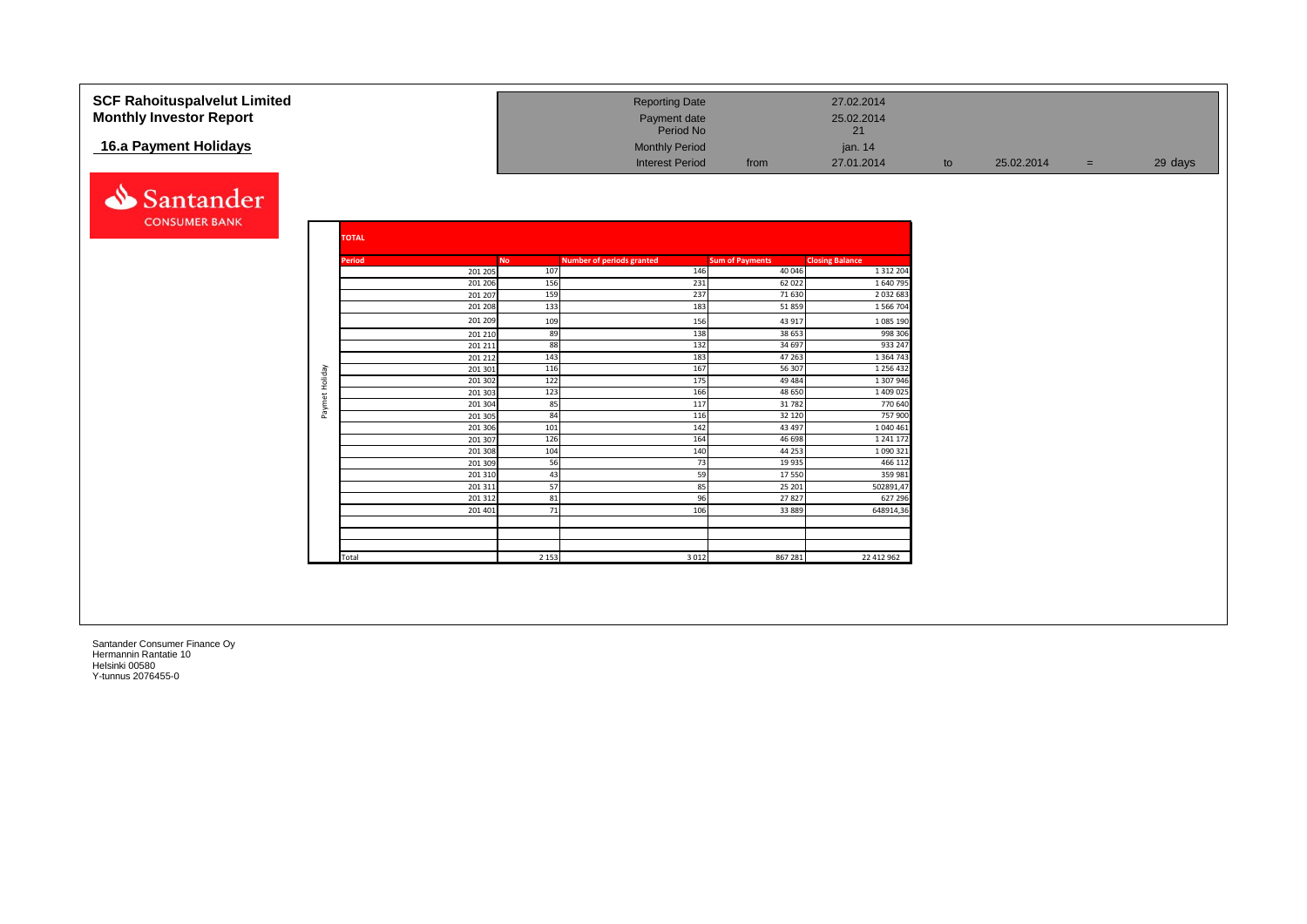![](_page_26_Figure_0.jpeg)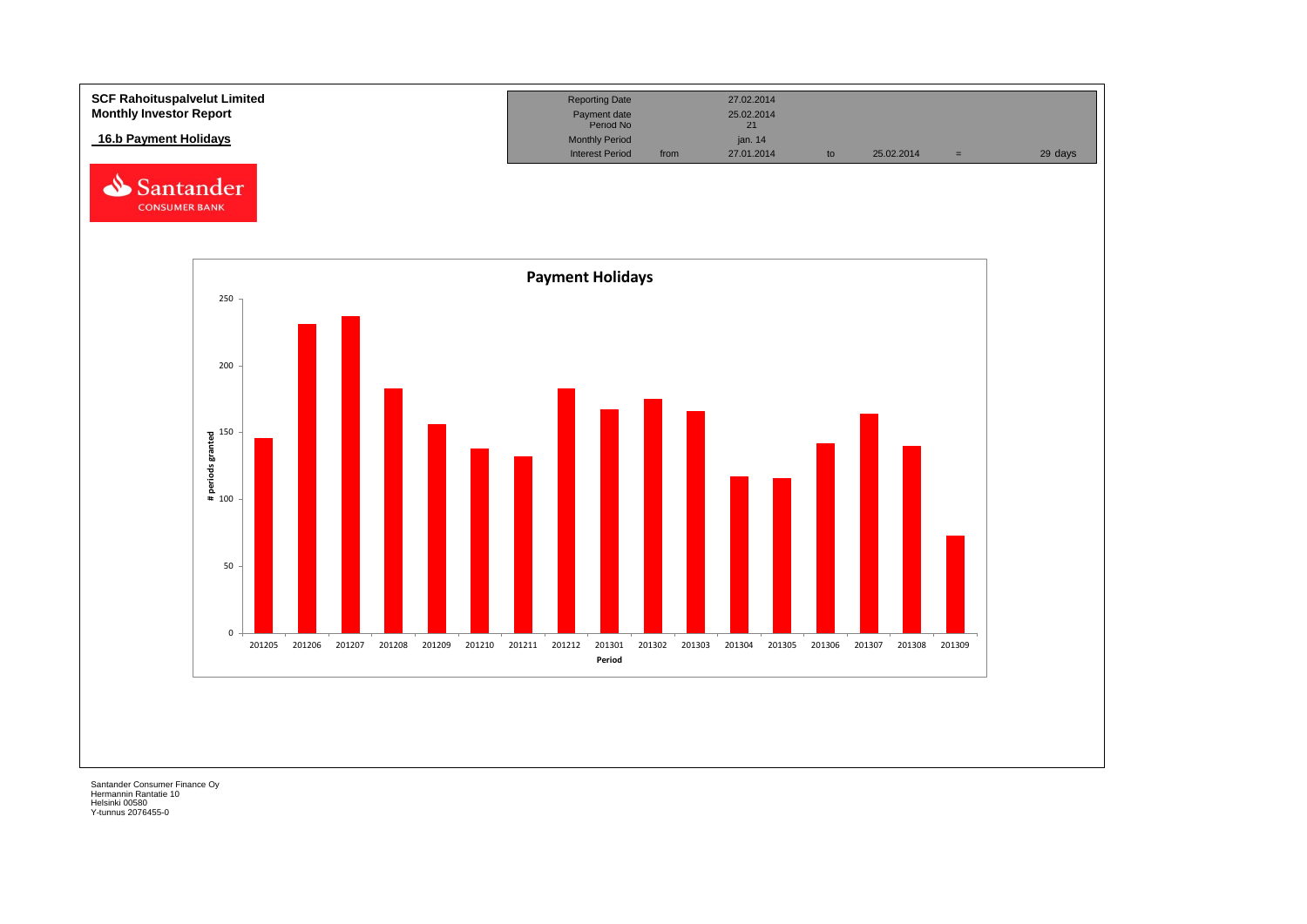| <b>SCF Rahoituspalvelut Limited</b><br><b>Monthly Investor Report</b> |              |                    |           | <b>Reporting Date</b>      |      | 27.02.2014<br>25.02.2014 |    |            |     |         |
|-----------------------------------------------------------------------|--------------|--------------------|-----------|----------------------------|------|--------------------------|----|------------|-----|---------|
|                                                                       |              |                    |           | Payment date<br>Period No  |      | 21                       |    |            |     |         |
| 17.a Restructured Loans                                               |              |                    |           | <b>Monthly Period</b>      |      | jan. 14                  |    |            |     |         |
|                                                                       |              |                    |           | <b>Interest Period</b>     | from | 27.01.2014               | to | 25.02.2014 | $=$ | 29 days |
| Santander                                                             |              |                    |           |                            |      |                          |    |            |     |         |
| <b>CONSUMER BANK</b>                                                  |              | <b>TOTAL</b>       |           |                            |      |                          |    |            |     |         |
|                                                                       |              | Period             | <b>No</b> | <b>Outstanding Balance</b> |      |                          |    |            |     |         |
|                                                                       |              | 201205             |           |                            |      |                          |    |            |     |         |
|                                                                       |              | 201206             |           |                            |      |                          |    |            |     |         |
|                                                                       |              | 201207             |           |                            |      |                          |    |            |     |         |
|                                                                       |              | 201208             |           |                            |      |                          |    |            |     |         |
|                                                                       |              | 201209             |           |                            |      |                          |    |            |     |         |
|                                                                       |              | 201210<br>201211   |           |                            |      |                          |    |            |     |         |
|                                                                       |              | 201212             |           |                            |      |                          |    |            |     |         |
|                                                                       |              | 201 301            |           |                            |      |                          |    |            |     |         |
|                                                                       |              | 201 302            |           |                            |      |                          |    |            |     |         |
|                                                                       |              | 201 303            |           |                            |      |                          |    |            |     |         |
|                                                                       | Restructured | 201 304            |           |                            |      |                          |    |            |     |         |
|                                                                       |              | 201 305            |           |                            |      |                          |    |            |     |         |
|                                                                       |              | 201 306<br>201 307 |           |                            |      |                          |    |            |     |         |
|                                                                       |              | 201 308            |           |                            |      |                          |    |            |     |         |
|                                                                       |              | 201 309            |           |                            |      |                          |    |            |     |         |
|                                                                       |              | 201 310            |           | 14 6 27                    |      |                          |    |            |     |         |
|                                                                       |              | 201 311            |           |                            |      |                          |    |            |     |         |
|                                                                       |              | 201 312            |           |                            |      |                          |    |            |     |         |
|                                                                       |              | 201 401            |           |                            |      |                          |    |            |     |         |
|                                                                       |              |                    |           |                            |      |                          |    |            |     |         |
|                                                                       |              |                    |           |                            |      |                          |    |            |     |         |
|                                                                       |              | Total              |           | 14 6 27<br>$\overline{1}$  |      |                          |    |            |     |         |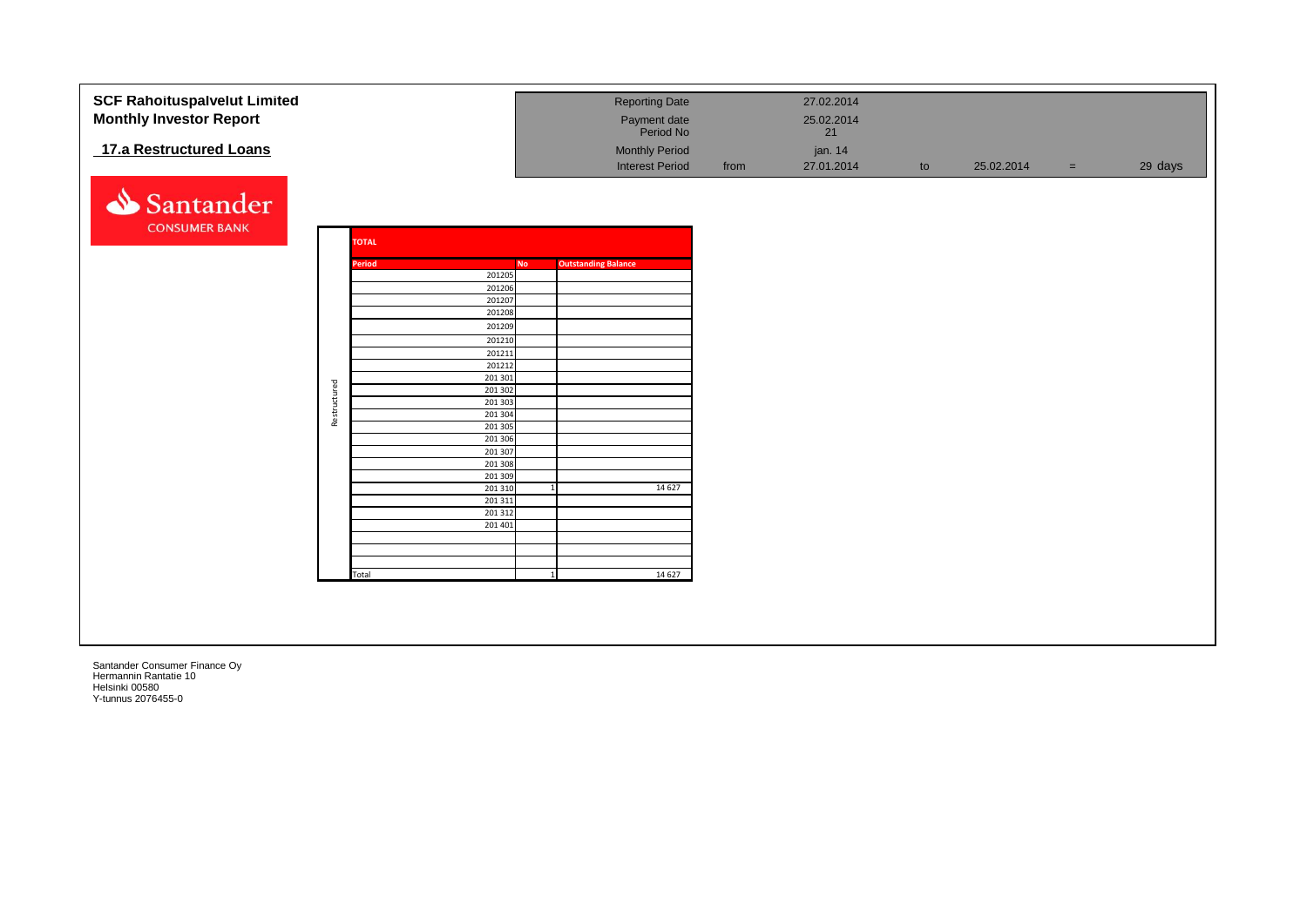![](_page_28_Figure_0.jpeg)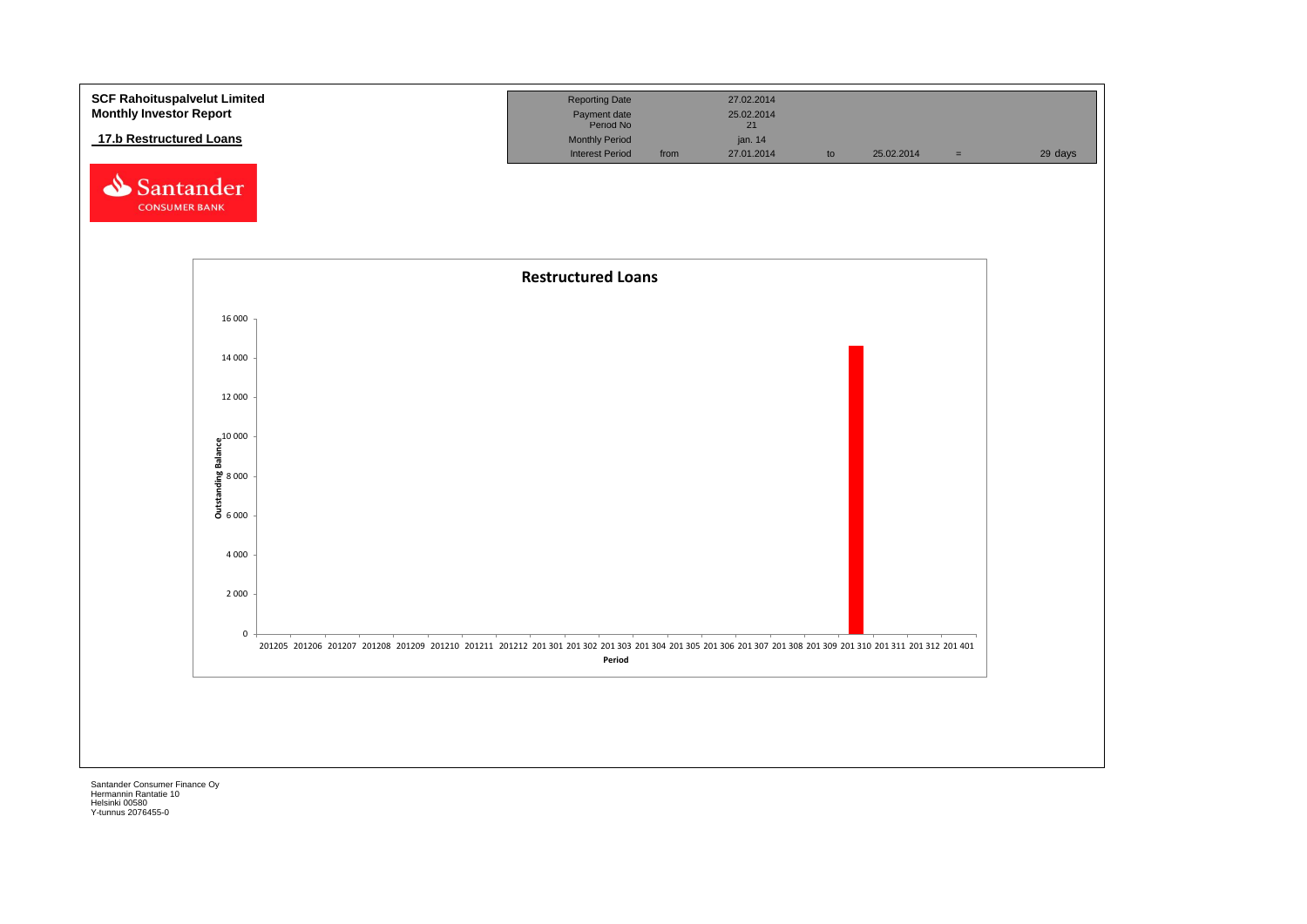| <b>SCF Rahoituspalvelut Limited</b> | <b>Reporting Date</b>     |      | 27.02.2014 |    |            |     |         |
|-------------------------------------|---------------------------|------|------------|----|------------|-----|---------|
| <b>Monthly Investor Report</b>      | Payment date<br>Period No |      | 25.02.2014 |    |            |     |         |
| 18. Defaults, recoveries and loss   | <b>Monthly Period</b>     |      | ian, 14    |    |            |     |         |
|                                     | <b>Interest Period</b>    | from | 27.01.2014 | to | 25.02.2014 | $=$ | 29 days |

![](_page_29_Picture_1.jpeg)

|                        |                | Recovery    |                   |                   |         |                   |                   |             |                   |                   |             |                   |                   |         |
|------------------------|----------------|-------------|-------------------|-------------------|---------|-------------------|-------------------|-------------|-------------------|-------------------|-------------|-------------------|-------------------|---------|
|                        |                | Quarter     |                   | 20123<br>20124    |         |                   | 20131             |             |                   | 20132             |             |                   |                   |         |
| <b>Default Quarter</b> | <b>Default</b> | No Of Loans |                   | Cum.              |         |                   | Cum.              |             |                   | Cum.              |             |                   | Cum.              |         |
|                        | Amount         |             | <b>Recoveries</b> | <b>Recoveries</b> | Loss    | <b>Recoveries</b> | <b>Recoveries</b> | <b>Loss</b> | <b>Recovories</b> | <b>Recoveries</b> | <b>Loss</b> | <b>Recovories</b> | <b>Recoveries</b> | Loss    |
| 20123                  | 262 036        |             | 13 060            | 13 060            | 248 976 | 130 543           | 143 603           | 118 433     | 61 987            | 205 590           | 56 446      | 1221              | 206 811           | 55 225  |
| 20124                  | 669 041        |             |                   |                   |         | 264 181           | 264 181           | 404 860     | 136 524           | 400 705           | 268 336     | 30 565            | 431 269           | 237 771 |
| 20131                  | 449726         |             |                   |                   |         |                   |                   |             | 250 500           | 250 500           | 199 227     | 96 741            | 347 241           | 102 486 |
| 20132                  | 518760         |             |                   |                   |         |                   |                   |             |                   |                   |             | 147 684           | 147 684           | 371 076 |
| 20133                  | 455 184        |             |                   |                   |         |                   |                   |             |                   |                   |             |                   |                   |         |
| 20134                  | 358 911        |             |                   |                   |         |                   |                   |             |                   |                   |             |                   |                   |         |
| 2014 1                 | 117 165        | 24          |                   |                   |         |                   |                   |             |                   |                   |             |                   |                   |         |

|                        |                                 | <b>Recovery</b><br>Quarter |                   | 20133                     |             |                   | 20134                     |         | 2014 Q1           |                           |             |  |
|------------------------|---------------------------------|----------------------------|-------------------|---------------------------|-------------|-------------------|---------------------------|---------|-------------------|---------------------------|-------------|--|
| <b>Default Quarter</b> | <b>Default</b><br><b>Amount</b> | No Of Loans                | <b>Recovories</b> | Cum.<br><b>Recoveries</b> | <b>Loss</b> | <b>Recovories</b> | Cum.<br><b>Recoveries</b> | Loss    | <b>Recovories</b> | <b>Cum.Recovor</b><br>ies | <b>Loss</b> |  |
| 20123                  | 262 036                         | 23                         | 2 5 8 8           | 209 400                   | 52 637      | 3994              | 213 393                   | 48 643  | 405               | 213 798                   | 48 238      |  |
| 20124                  | 669 041                         | 51                         | 10 440            | 441 710                   | 227 331     | 110 969           | 552 679                   | 116 362 | 847               | 553 526                   | 115 515     |  |
| 20131                  | 449 726                         | 54                         | 7 533             | 354 774                   | 94 953      | 14 040            | 368 814                   | 80 913  | 5875              | 374 689                   | 75 037      |  |
| 2013 2                 | 518760                          | 47                         | 39 586            | 187 270                   | 331 490     | 66 234            | 253 505                   | 265 255 | 1430              | 254 935                   | 263 825     |  |
| 20133                  | 455 184                         | 58                         | 206 877           | 206 877                   | 248 306     | 141 464           | 348 341                   | 106 842 | 6573              | 354 914                   | 100 270     |  |
| 20134                  | 358 911                         | 51                         |                   |                           |             | 136 064           | 136 064                   | 222 847 | 80 413            | 216 477                   | 142 434     |  |
| 2014 1                 | 117 165                         | 24                         |                   |                           |             |                   |                           |         | 27 448            | 27 448                    | 89 717      |  |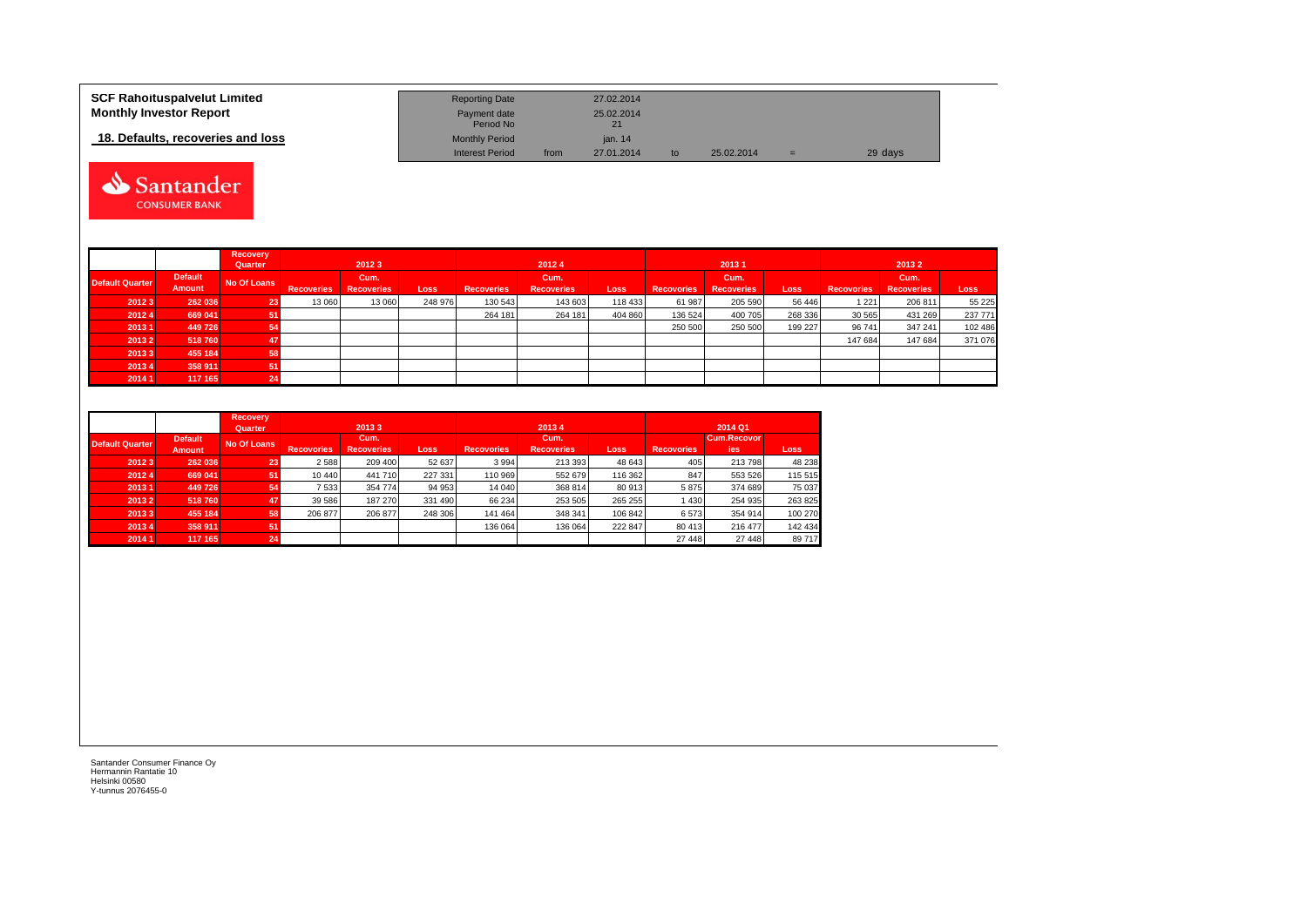| 19. Priority of Payments<br><b>Monthly Period</b><br>jan. 14<br><b>Interest Period</b><br>27.01.2014<br>from<br>25.02.2014<br>29 days<br>to<br>$=$<br>N<br><b>Santander</b><br><b>CONSUMER BANK</b><br><b>Purchaser Priority of Payments</b><br>Purchaser Available Distribution Amount<br>11 845 338,77 EUR<br>$+$<br>Senior Expenses<br>1 291,67 EUR<br>Servicing Fee<br>67 808,14 EUR<br>681 090,96 EUR<br>Interest on Loan to Issuer<br>Principal on Loan to Issuer<br>11 095 148,00 EUR<br>Principal on Purchaser Subordinated Loan<br><b>EUR</b><br>$\sim$<br>$\sim$<br><b>Issuer Priority of Payments</b><br><b>Issuer Available Distribution Amount</b><br>15 681 984,42 EUR<br>$+$<br>Senior Expenses<br>1 083,34 EUR<br>242422,7275 EUR<br>Net Swap Payments<br>Interest Notes Class A<br>52 312,00 EUR<br><b>EUR</b><br>Payments to Liquidity Provider<br>$\mathcal{L}_{\mathcal{A}}$<br>Principal Payments on Class A<br>11 095 148,00 EUR<br><b>Interest Notes Class B</b><br>85 884,00 EUR<br>Principal Payments Class B<br><b>EUR</b><br>$\mathcal{L}_{\mathcal{A}}$<br>Payments to Reserve Fund<br>3 571 654,41 EUR<br>Interest Issuer Subordinated Loan<br>343 045,21 EUR<br>Principal Issuer Subordinated Loan<br><b>EUR</b><br>$\mathcal{L}_{\mathcal{A}}$<br><b>EUR</b><br><b>Termination Payment Swap Counterparty</b><br>$\sim$<br>$\overline{a}$<br>290 434,73 EUR<br>Payment to Purchaser<br><b>Purchaser Priority of Payments: Second Pass</b><br>Available Distribution Amount<br>290 434,73 EUR<br>$+$<br>Servicer Advance Fund Replenishment<br><b>EUR</b><br>$\sim$<br>Interest on Purchaser Subordinated Loan (SAF)<br>261,00 EUR<br>$\overline{\phantom{a}}$ | <b>SCF Rahoituspalvelut Limited</b><br><b>Monthly Investor Report</b> | <b>Reporting Date</b><br>27.02.2014<br>Payment date<br>25.02.2014<br>Period No<br>21 |  |
|---------------------------------------------------------------------------------------------------------------------------------------------------------------------------------------------------------------------------------------------------------------------------------------------------------------------------------------------------------------------------------------------------------------------------------------------------------------------------------------------------------------------------------------------------------------------------------------------------------------------------------------------------------------------------------------------------------------------------------------------------------------------------------------------------------------------------------------------------------------------------------------------------------------------------------------------------------------------------------------------------------------------------------------------------------------------------------------------------------------------------------------------------------------------------------------------------------------------------------------------------------------------------------------------------------------------------------------------------------------------------------------------------------------------------------------------------------------------------------------------------------------------------------------------------------------------------------------------------------------------------------------------------------------------------------------------|-----------------------------------------------------------------------|--------------------------------------------------------------------------------------|--|
|                                                                                                                                                                                                                                                                                                                                                                                                                                                                                                                                                                                                                                                                                                                                                                                                                                                                                                                                                                                                                                                                                                                                                                                                                                                                                                                                                                                                                                                                                                                                                                                                                                                                                             |                                                                       |                                                                                      |  |
|                                                                                                                                                                                                                                                                                                                                                                                                                                                                                                                                                                                                                                                                                                                                                                                                                                                                                                                                                                                                                                                                                                                                                                                                                                                                                                                                                                                                                                                                                                                                                                                                                                                                                             |                                                                       |                                                                                      |  |
|                                                                                                                                                                                                                                                                                                                                                                                                                                                                                                                                                                                                                                                                                                                                                                                                                                                                                                                                                                                                                                                                                                                                                                                                                                                                                                                                                                                                                                                                                                                                                                                                                                                                                             |                                                                       |                                                                                      |  |
|                                                                                                                                                                                                                                                                                                                                                                                                                                                                                                                                                                                                                                                                                                                                                                                                                                                                                                                                                                                                                                                                                                                                                                                                                                                                                                                                                                                                                                                                                                                                                                                                                                                                                             |                                                                       |                                                                                      |  |
|                                                                                                                                                                                                                                                                                                                                                                                                                                                                                                                                                                                                                                                                                                                                                                                                                                                                                                                                                                                                                                                                                                                                                                                                                                                                                                                                                                                                                                                                                                                                                                                                                                                                                             |                                                                       |                                                                                      |  |
|                                                                                                                                                                                                                                                                                                                                                                                                                                                                                                                                                                                                                                                                                                                                                                                                                                                                                                                                                                                                                                                                                                                                                                                                                                                                                                                                                                                                                                                                                                                                                                                                                                                                                             |                                                                       |                                                                                      |  |
|                                                                                                                                                                                                                                                                                                                                                                                                                                                                                                                                                                                                                                                                                                                                                                                                                                                                                                                                                                                                                                                                                                                                                                                                                                                                                                                                                                                                                                                                                                                                                                                                                                                                                             |                                                                       |                                                                                      |  |
|                                                                                                                                                                                                                                                                                                                                                                                                                                                                                                                                                                                                                                                                                                                                                                                                                                                                                                                                                                                                                                                                                                                                                                                                                                                                                                                                                                                                                                                                                                                                                                                                                                                                                             |                                                                       |                                                                                      |  |
|                                                                                                                                                                                                                                                                                                                                                                                                                                                                                                                                                                                                                                                                                                                                                                                                                                                                                                                                                                                                                                                                                                                                                                                                                                                                                                                                                                                                                                                                                                                                                                                                                                                                                             |                                                                       |                                                                                      |  |
|                                                                                                                                                                                                                                                                                                                                                                                                                                                                                                                                                                                                                                                                                                                                                                                                                                                                                                                                                                                                                                                                                                                                                                                                                                                                                                                                                                                                                                                                                                                                                                                                                                                                                             |                                                                       |                                                                                      |  |
|                                                                                                                                                                                                                                                                                                                                                                                                                                                                                                                                                                                                                                                                                                                                                                                                                                                                                                                                                                                                                                                                                                                                                                                                                                                                                                                                                                                                                                                                                                                                                                                                                                                                                             |                                                                       |                                                                                      |  |
|                                                                                                                                                                                                                                                                                                                                                                                                                                                                                                                                                                                                                                                                                                                                                                                                                                                                                                                                                                                                                                                                                                                                                                                                                                                                                                                                                                                                                                                                                                                                                                                                                                                                                             |                                                                       |                                                                                      |  |
|                                                                                                                                                                                                                                                                                                                                                                                                                                                                                                                                                                                                                                                                                                                                                                                                                                                                                                                                                                                                                                                                                                                                                                                                                                                                                                                                                                                                                                                                                                                                                                                                                                                                                             |                                                                       |                                                                                      |  |
|                                                                                                                                                                                                                                                                                                                                                                                                                                                                                                                                                                                                                                                                                                                                                                                                                                                                                                                                                                                                                                                                                                                                                                                                                                                                                                                                                                                                                                                                                                                                                                                                                                                                                             |                                                                       |                                                                                      |  |
|                                                                                                                                                                                                                                                                                                                                                                                                                                                                                                                                                                                                                                                                                                                                                                                                                                                                                                                                                                                                                                                                                                                                                                                                                                                                                                                                                                                                                                                                                                                                                                                                                                                                                             |                                                                       |                                                                                      |  |
|                                                                                                                                                                                                                                                                                                                                                                                                                                                                                                                                                                                                                                                                                                                                                                                                                                                                                                                                                                                                                                                                                                                                                                                                                                                                                                                                                                                                                                                                                                                                                                                                                                                                                             |                                                                       |                                                                                      |  |
| <b>EUR</b><br>Principal on Purchaser Subordinated Loan (SAF)<br>$\sim$<br>$\overline{\phantom{a}}$<br>Payment of residual funds to Seller<br>290 173,73 EUR<br>$\equiv$                                                                                                                                                                                                                                                                                                                                                                                                                                                                                                                                                                                                                                                                                                                                                                                                                                                                                                                                                                                                                                                                                                                                                                                                                                                                                                                                                                                                                                                                                                                     |                                                                       |                                                                                      |  |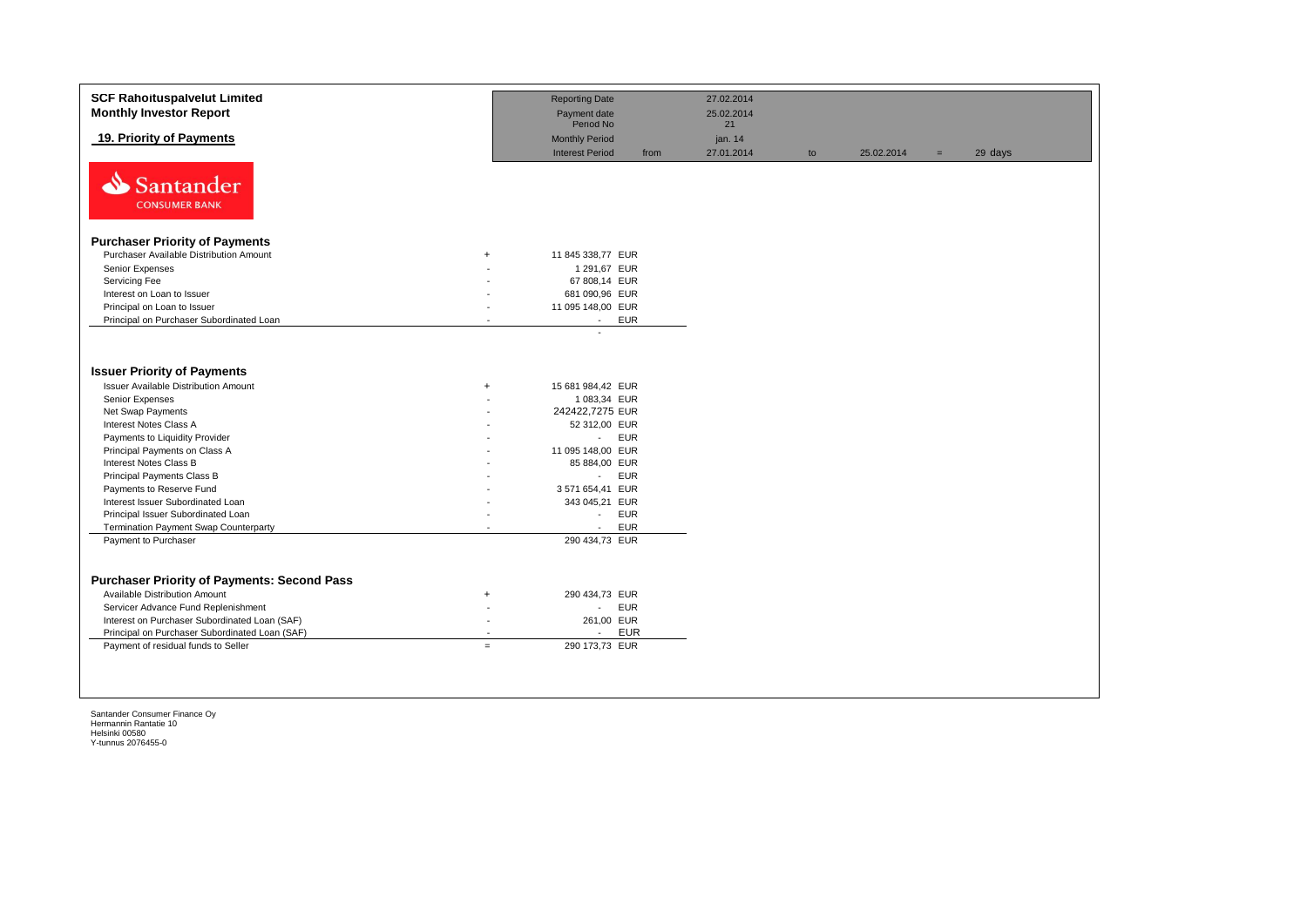| <b>SCF Rahoituspalvelut Limited</b><br><b>Monthly Investor Report</b><br><b>20. Transaction Costs</b><br>Santander<br><b>CONSUMER BANK</b>                                                                                                                                                                                                                                                                                                                             |                                                                                                                                                                                                                                                  | <b>Reporting Date</b><br>Payment date<br>Period No<br><b>Monthly Period</b><br><b>Interest Period</b><br>from | 27.02.2014<br>25.02.2014<br>21<br>jan. 14<br>27.01.2014<br>to                          | 25.02.2014 | 29 days<br>$=$ |  |
|------------------------------------------------------------------------------------------------------------------------------------------------------------------------------------------------------------------------------------------------------------------------------------------------------------------------------------------------------------------------------------------------------------------------------------------------------------------------|--------------------------------------------------------------------------------------------------------------------------------------------------------------------------------------------------------------------------------------------------|---------------------------------------------------------------------------------------------------------------|----------------------------------------------------------------------------------------|------------|----------------|--|
| <b>Transaction Costs</b><br>Senior Expenses<br>Interest accrued for the Period<br>Cumulative Interest accrued<br><b>Interest Payments</b><br><b>Cumulative Interest Payments</b><br>Interest accrued on Subordinated Loans for the Period<br>Cumulative Interest accrued on Subordinated Loans<br>Interest Payments on Subordinated Loans<br>Cumulative Interest Payments on Subordinated Loans<br>Unpaid Interest for the Period<br><b>Cumulative Unpaid Interest</b> | <b>All Notes</b><br>1 291,67 EUR<br>138 196,00 EUR<br>6 574 553,00 EUR<br>138 196,00 EUR<br>6 574 553,00 EUR<br>343 306,21 EUR<br>4 045 391,70 EUR<br>343 306,21 EUR<br>4 045 391,70 EUR<br><b>EUR</b><br>$\overline{\phantom{a}}$<br><b>EUR</b> | Class A<br>52 312,00 EUR<br>4 684 286,00 EUR<br>52 312,00 EUR<br>4 684 286,00 EUR                             | <b>Class B</b><br>85 884,00 EUR<br>1890 267,00 EUR<br>85 884,00 EUR<br>1890 267,00 EUR |            |                |  |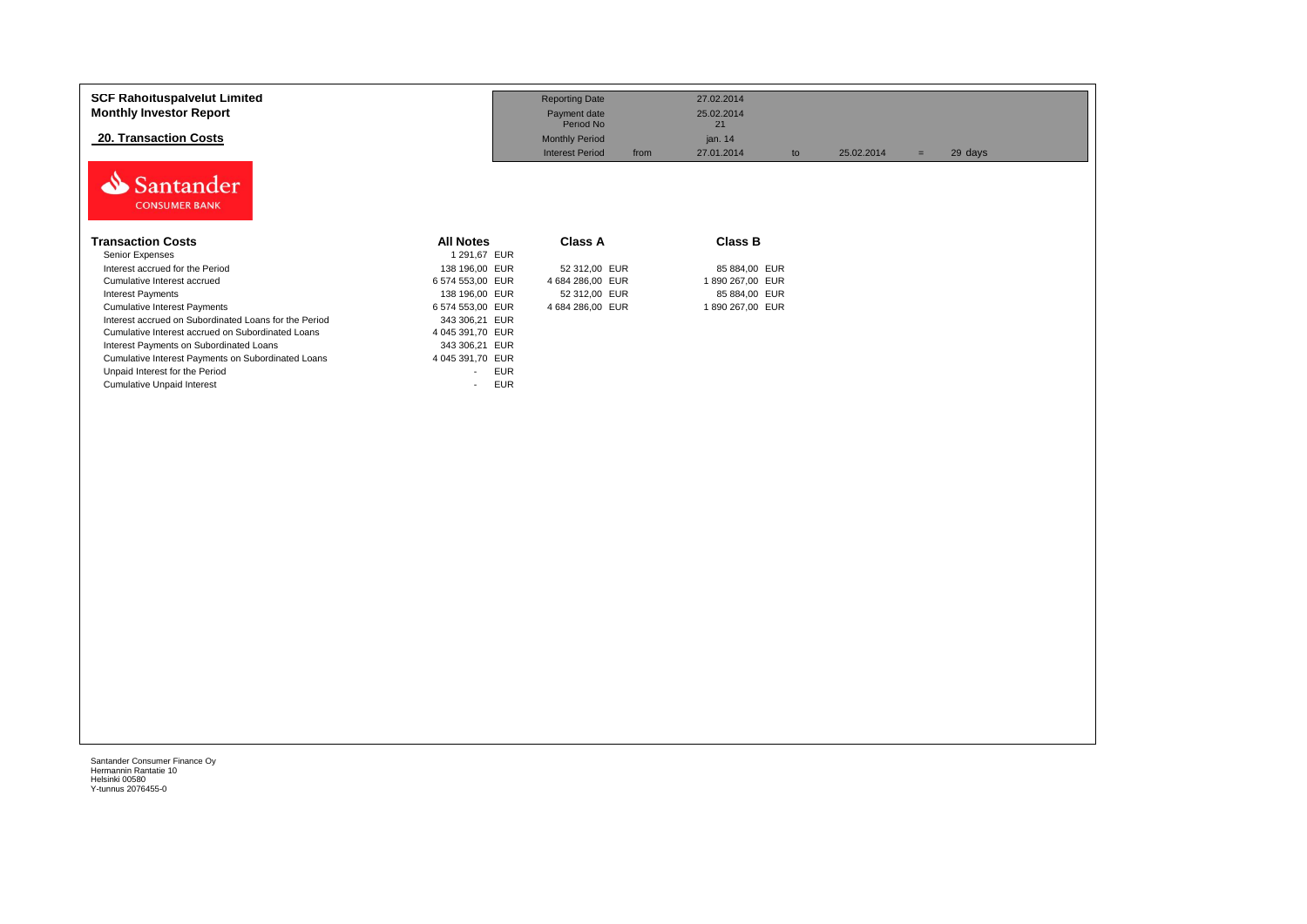| 21. Swap Counterparty Data<br><b>Monthly Period</b><br>jan. 14<br><b>Interest Period</b><br>27.01.2014<br>from<br>25.02.2014<br>29 days<br>to<br>$=$<br>Santander<br><b>CONSUMER BANK</b><br><b>Swap Counterparty Data</b><br>Swap Counterparty Provider<br>Banco Santander SA<br>Swap Rating Trigger Breach<br>yes<br>Swap Collateral posted<br>623 857 EUR<br>Based on calculations as of 14th February 2014<br><b>Swap Data</b><br>Swap Type<br>Fixed Floating Interest Rate Swap<br>Swap Average Performing Balance<br>124 603 021,27 EUR<br>1M Euribor (Notes, Swap)<br>0,2400 %<br>Gross Amount Due to Swap Counterparty<br>682 174,30 EUR<br>Gross Amount Due from Swap Counterparty<br>439 751,57 EUR<br>Net Amount Due to Swap Counterparty<br>242 422,73 EUR | <b>SCF Rahoituspalvelut Limited</b><br><b>Monthly Investor Report</b> | <b>Reporting Date</b><br>Payment date<br>Period No | 27.02.2014<br>25.02.2014 |  |  |
|------------------------------------------------------------------------------------------------------------------------------------------------------------------------------------------------------------------------------------------------------------------------------------------------------------------------------------------------------------------------------------------------------------------------------------------------------------------------------------------------------------------------------------------------------------------------------------------------------------------------------------------------------------------------------------------------------------------------------------------------------------------------|-----------------------------------------------------------------------|----------------------------------------------------|--------------------------|--|--|
|                                                                                                                                                                                                                                                                                                                                                                                                                                                                                                                                                                                                                                                                                                                                                                        |                                                                       |                                                    | 21                       |  |  |
|                                                                                                                                                                                                                                                                                                                                                                                                                                                                                                                                                                                                                                                                                                                                                                        |                                                                       |                                                    |                          |  |  |
|                                                                                                                                                                                                                                                                                                                                                                                                                                                                                                                                                                                                                                                                                                                                                                        |                                                                       |                                                    |                          |  |  |
|                                                                                                                                                                                                                                                                                                                                                                                                                                                                                                                                                                                                                                                                                                                                                                        |                                                                       |                                                    |                          |  |  |
|                                                                                                                                                                                                                                                                                                                                                                                                                                                                                                                                                                                                                                                                                                                                                                        |                                                                       |                                                    |                          |  |  |
|                                                                                                                                                                                                                                                                                                                                                                                                                                                                                                                                                                                                                                                                                                                                                                        |                                                                       |                                                    |                          |  |  |
|                                                                                                                                                                                                                                                                                                                                                                                                                                                                                                                                                                                                                                                                                                                                                                        |                                                                       |                                                    |                          |  |  |
|                                                                                                                                                                                                                                                                                                                                                                                                                                                                                                                                                                                                                                                                                                                                                                        |                                                                       |                                                    |                          |  |  |
|                                                                                                                                                                                                                                                                                                                                                                                                                                                                                                                                                                                                                                                                                                                                                                        |                                                                       |                                                    |                          |  |  |
|                                                                                                                                                                                                                                                                                                                                                                                                                                                                                                                                                                                                                                                                                                                                                                        |                                                                       |                                                    |                          |  |  |
|                                                                                                                                                                                                                                                                                                                                                                                                                                                                                                                                                                                                                                                                                                                                                                        |                                                                       |                                                    |                          |  |  |
|                                                                                                                                                                                                                                                                                                                                                                                                                                                                                                                                                                                                                                                                                                                                                                        |                                                                       |                                                    |                          |  |  |
|                                                                                                                                                                                                                                                                                                                                                                                                                                                                                                                                                                                                                                                                                                                                                                        |                                                                       |                                                    |                          |  |  |
|                                                                                                                                                                                                                                                                                                                                                                                                                                                                                                                                                                                                                                                                                                                                                                        |                                                                       |                                                    |                          |  |  |
|                                                                                                                                                                                                                                                                                                                                                                                                                                                                                                                                                                                                                                                                                                                                                                        |                                                                       |                                                    |                          |  |  |
|                                                                                                                                                                                                                                                                                                                                                                                                                                                                                                                                                                                                                                                                                                                                                                        |                                                                       |                                                    |                          |  |  |
|                                                                                                                                                                                                                                                                                                                                                                                                                                                                                                                                                                                                                                                                                                                                                                        |                                                                       |                                                    |                          |  |  |
|                                                                                                                                                                                                                                                                                                                                                                                                                                                                                                                                                                                                                                                                                                                                                                        |                                                                       |                                                    |                          |  |  |
|                                                                                                                                                                                                                                                                                                                                                                                                                                                                                                                                                                                                                                                                                                                                                                        |                                                                       |                                                    |                          |  |  |
|                                                                                                                                                                                                                                                                                                                                                                                                                                                                                                                                                                                                                                                                                                                                                                        |                                                                       |                                                    |                          |  |  |
|                                                                                                                                                                                                                                                                                                                                                                                                                                                                                                                                                                                                                                                                                                                                                                        |                                                                       |                                                    |                          |  |  |
|                                                                                                                                                                                                                                                                                                                                                                                                                                                                                                                                                                                                                                                                                                                                                                        |                                                                       |                                                    |                          |  |  |
|                                                                                                                                                                                                                                                                                                                                                                                                                                                                                                                                                                                                                                                                                                                                                                        | Santander Consumer Finance Oy                                         |                                                    |                          |  |  |

Hermannin Rantatie 10 Helsinki 00580 Y-tunnus 2076455-0